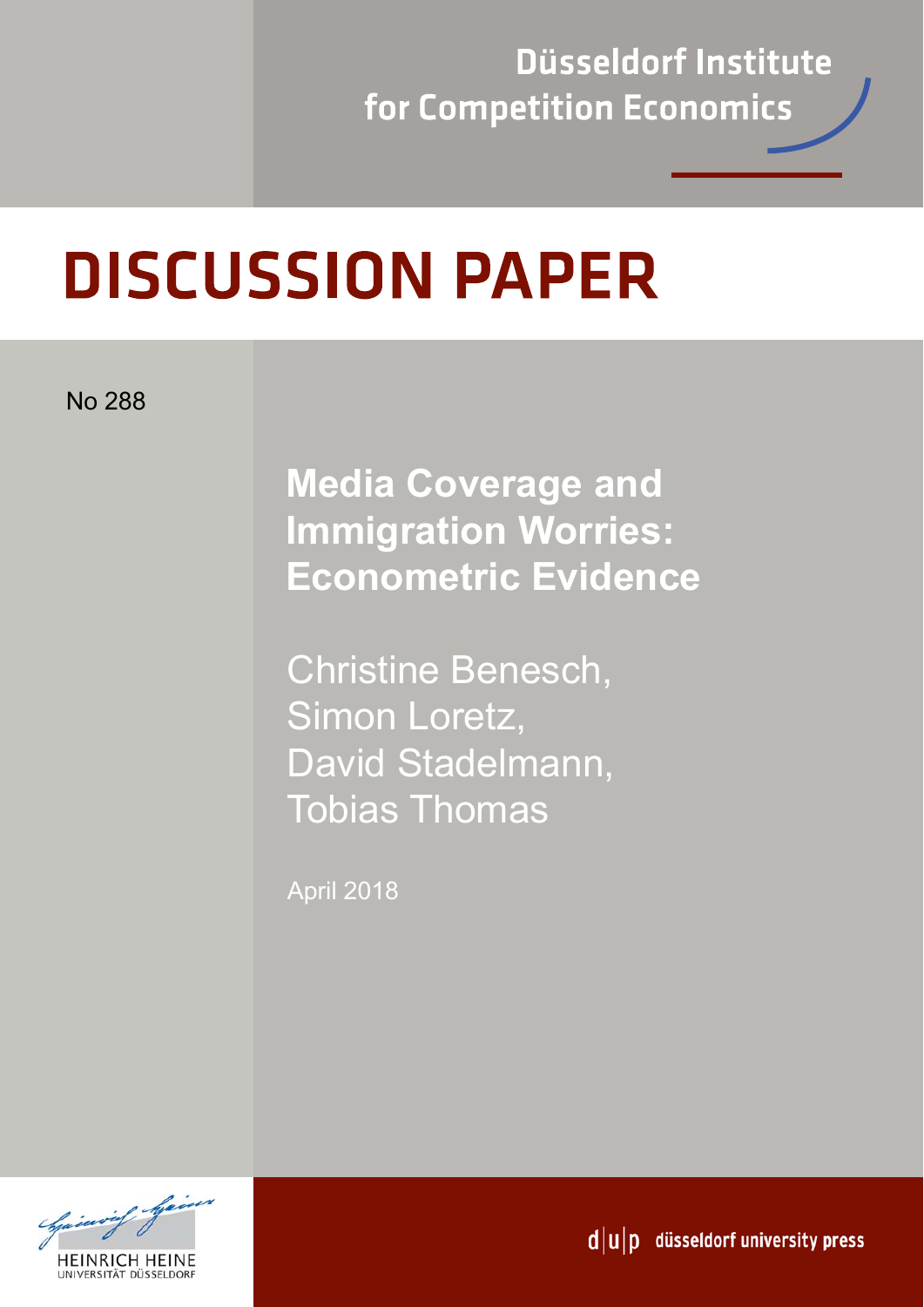# IMPRINT

# DICE DISCUSSION PAPER

Published by

düsseldorf university press (dup) on behalf of Heinrich‐Heine‐Universität Düsseldorf, Faculty of Economics, Düsseldorf Institute for Competition Economics (DICE), Universitätsstraße 1, 40225 Düsseldorf, Germany www.dice.hhu.de

# Editor:

Prof. Dr. Hans‐Theo Normann Düsseldorf Institute for Competition Economics (DICE) Phone: +49(0) 211‐81‐15125, e‐mail: normann@dice.hhu.de

# DICE DISCUSSION PAPER

All rights reserved. Düsseldorf, Germany, 2018

ISSN 2190‐9938 (online) – ISBN 978‐3‐86304‐287‐5

The working papers published in the Series constitute work in progress circulated to stimulate discussion and critical comments. Views expressed represent exclusively the authors' own opinions and do not necessarily reflect those of the editor.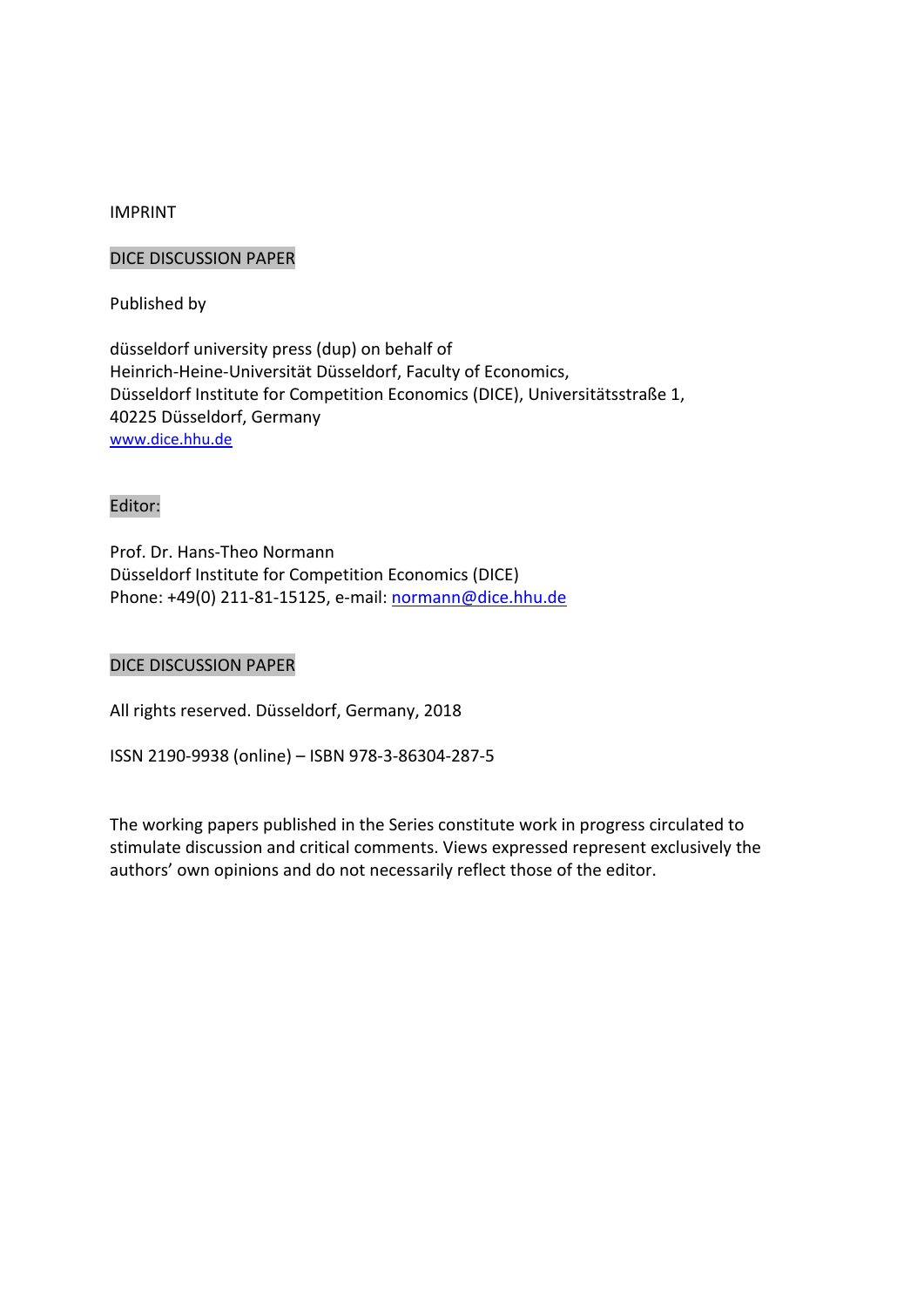# Media Coverage and Immigration Worries: Econometric Evidence $*$

Christine Benesch<sup>a,b</sup> Simon Loretz<sup>c</sup> David Stadelmann<sup>b,d</sup> Tobias Thomas<sup>e</sup>

April 2018

#### **Abstract**

This paper empirically explores the link between mass media coverage of migration and immigration worries. Using detailed data on media coverage in Germany, we show that the amount of media reports regarding migration issues is positively associated with concerns about immigration among the German population. The association is robust to the inclusion of time-variant individual control variables and individual fixed-effects. We employ media spillovers from the neighboring country of Switzerland, which occur due to referendum decisions on immigration as an instrumental variable to address endogeneity concerns. The IV estimates suggest that media coverage has a causal impact on immigration worries. Exploring heterogeneous effects between respondents, the results reveal that the link between media reports and immigration worries is particularly relevant for women and respondents active in the workforce.

> **Keywords:** media, migration, news spillovers, political attitudes **JEL Classification**: L8, D7, F2

1

<sup>\*</sup> Corresponding author: David Stadelmann, david.stadelmann@uni-bayreuth.de.

<sup>a</sup> University of St. Gallen, Bodanstrasse 8, St. Gallen, Switzerland.

 $b$  CREMA – Center for Research in Economics, Management and the Arts, Zurich, Switzerland.

<sup>c</sup> Austrian Institute of Economic Research, Wien, Arsenal Object 20, Vienna, Austria.

<sup>d</sup> University of Bayreuth, Universitätsstraße 30, Bayreuth, Germany.

<sup>e</sup> EcoAustria – Institute for Economic Research, Am Heumarkt 10, Vienna, Austria and Düsseldorf Institute for Competition Economics (DICE), Heinrich-Heine-Universität, Universitätsstraße 1, Düsseldorf, Germany.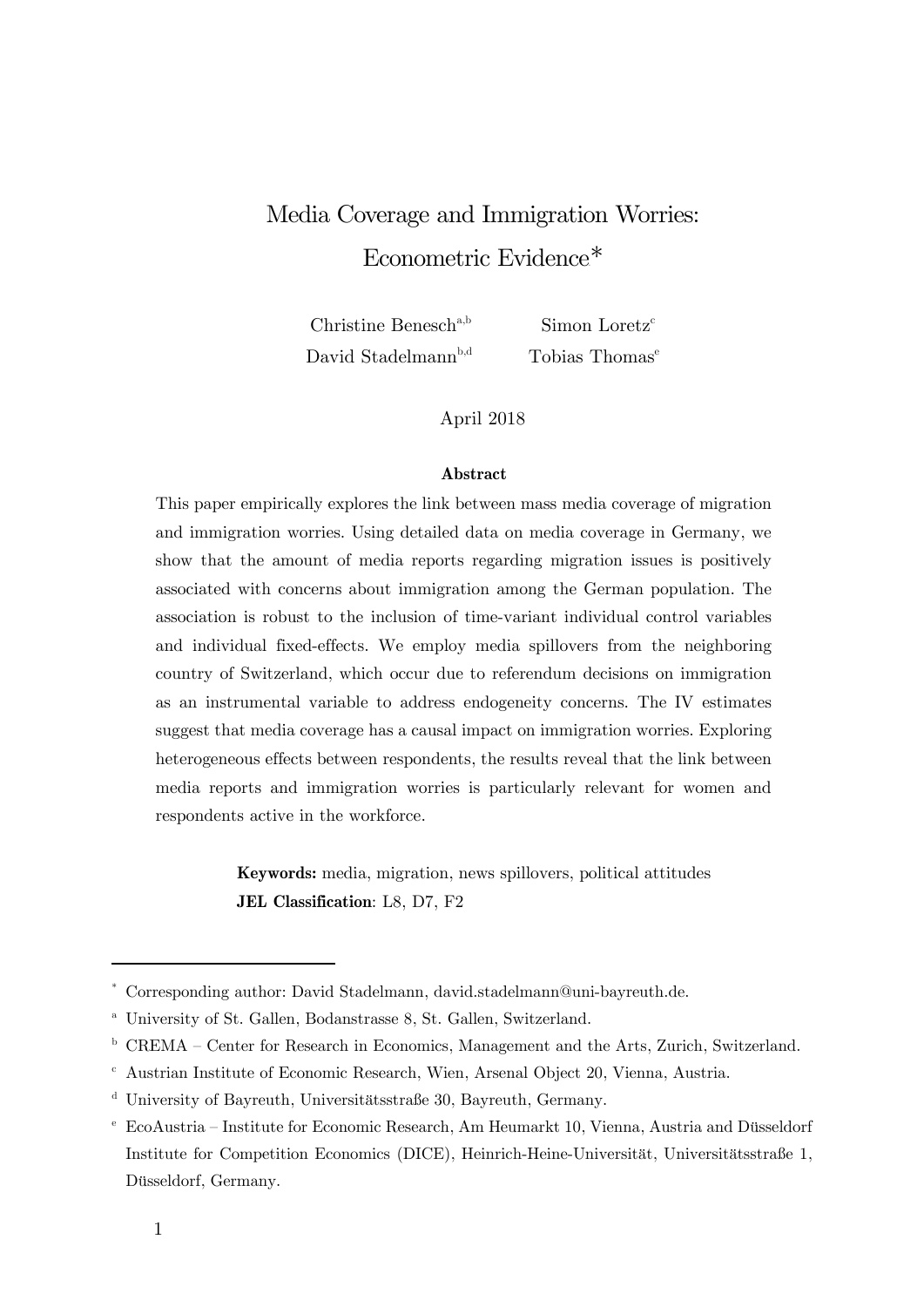#### I. INTRODUCTION

At the peak of the refugee crisis in 2015, European countries received more than 1.5 million asylum applications (Dustmann et al. 2017). This flow of migrants is associated in public discourses today with worries about immigration, negative attitudes towards foreigners, and the rise of right-wing political parties (Halla et al. 2017).

We explore the role of mass media reporting on attitudes and investigate how media coverage of migration issues can affect immigration worries. More specifically, we link the number of news items about migration – that is, pieces of media reports containing new information on migration – to immigration opinion in Germany, using detailed data on media coverage and individual level information from the German socio-economic panel (GSOEP). We find a positive association between the daily number and share of news items about migration and immigration worries by exploiting the exact timing of media coverage and the individual interviews carried out in the GSOEP. Accounting for individual fixed effects and individual level time-variant control variables, variation in the number of news items or the share of media coverage is positively and statistically significantly associated with a change in immigration worries among respondents.

Arguably, media coverage may depend on media consumers' attitudes, unobserved issue salience, and political agendas. Moreover, media coverage and individual attitudes can be driven simultaneously by current developments in immigration. To address such endogeneity concerns, we examine referendum decisions on migration bills in Switzerland (see, e.g., Brunner and Kuhn 2018) as a driver of media coverage of migration issues in Germany. Referendum decisions that are made in Switzerland may become newsworthy events in neighboring Germany, or may trigger German journalists to write about migration issues, even if the issues are not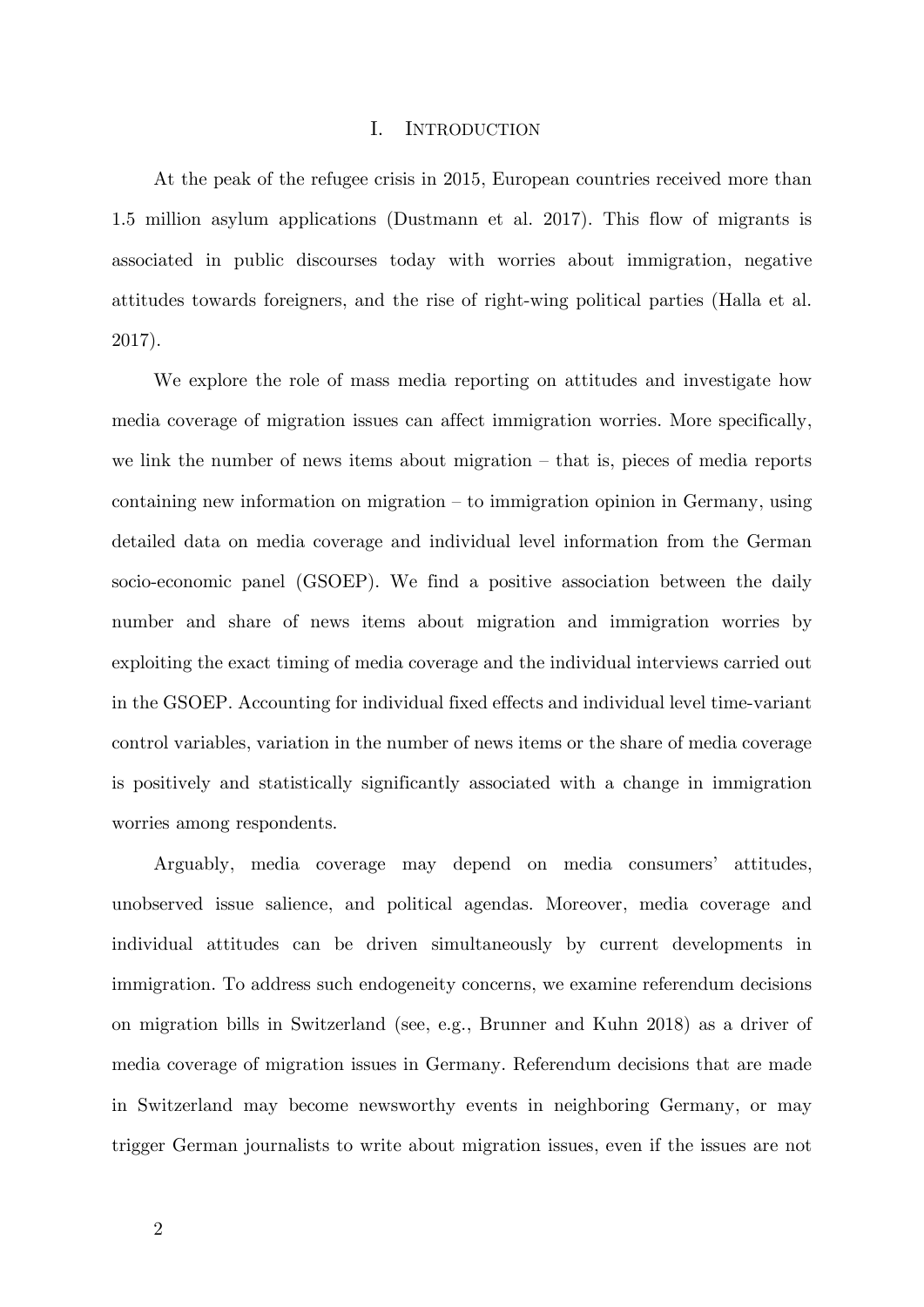related to the referendum. This can sometimes lead to intensive media coverage, as in the case of the 2014 Swiss initiative against "mass-migration". Referendum dates are the result of a drawn-out administrative process and are therefore independent of shortterm fluctuations in attitudes. News spillovers due to referendums in Switzerland introduce exogenous variation in German media reports. Thus, we employ referendum dates as an instrumental variable to analyze how news reports that emerged due to an exogenous event (that is, a referendum) in one country affect attitudes in a neighboring country. Using this strategy, we find evidence for a positive impact of instrumented media coverage of migration issues on Germany immigration worries, although the results are statistically less robust than the pure associations. When investigating the impacts of an exogenous increase in media coverage on different population subgroups, the results suggest that media reports affect the attitudes of women and people in the workforce to a larger extent.

Most of the existing studies on public attitudes towards immigration have considered socio-economic factors, economic conditions, social and cultural values, or sociotropic concerns as explanatory factors (for a review, see Hainmüller and Hopkins 2014). The role of the media has received limited attention. Most studies have been experimental and have analyzed framing and priming effects of specific aspects of media stories, or studies have investigated associations between long-term exposure to certain types of media and immigration attitudes (cultivation) (for a recent review, see Meltzer et al. 2017). For Germany, using monthly time-series data, Boomgaarden and Vliegenthart (2009) showed that the frequency and tone of newspaper coverage of immigration is related to public opinion about immigration.

The present study is also related to the literature that explores the impact media coverage may have on attitudes, decisions, and the behavior of individuals in numerous situations in their economic and political life. Those studies usually exploit the timing of media reports and analyze how they affect future outcomes. The contributions link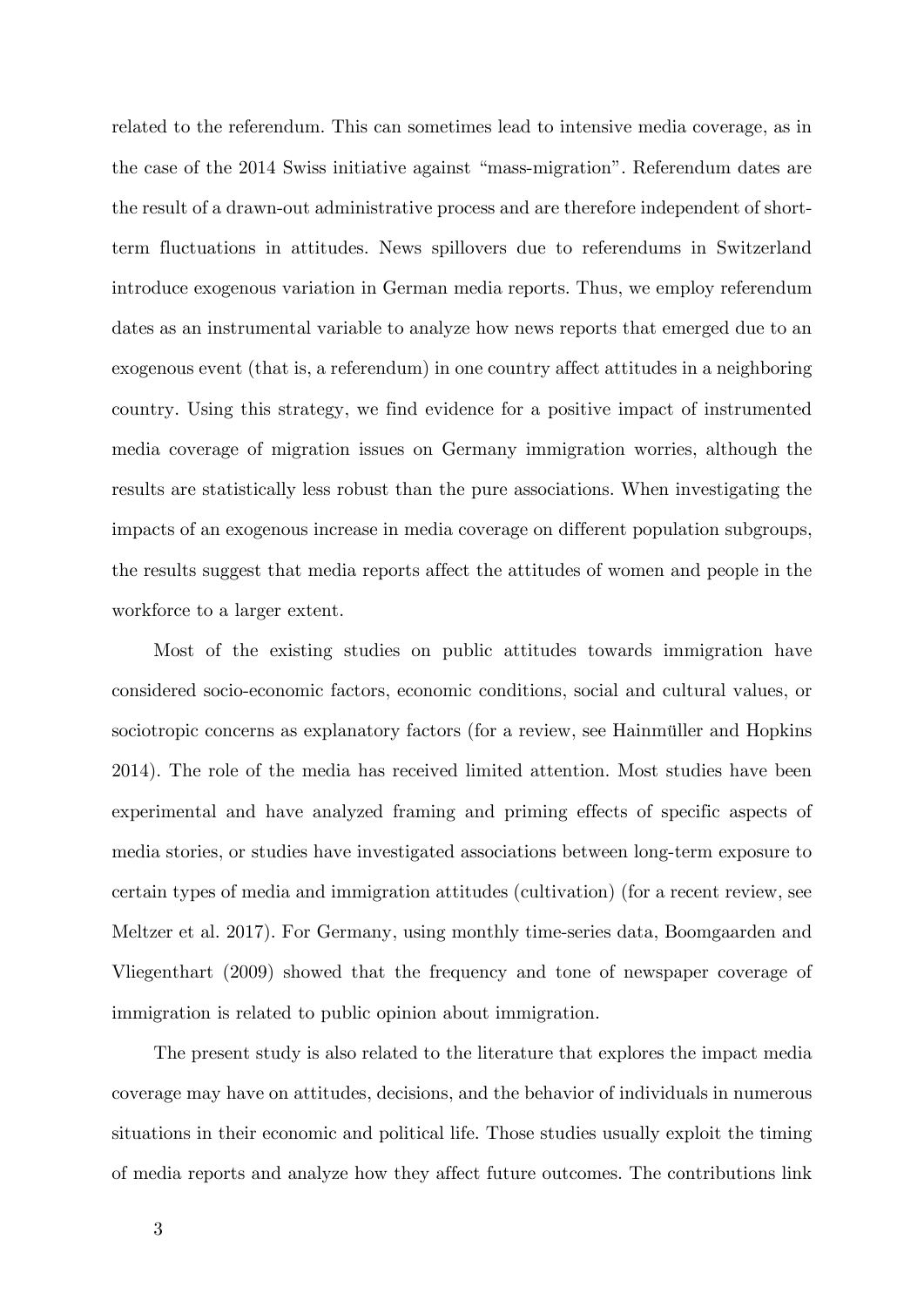media coverage to, for instance, economic expectations and forecasts (e.g., Kholodilin et al. 2017, Lamla and Maag 2012, Nadeau et al. 2000, Soroka 2006, van Raaij 1989, Williams and Reade 2016), the consumer climate (e.g., Alsem et al. 2008, Doms and Morin 2004), job market perceptions (Garz 2012), risk attitudes (Tausch and Zumbuehl 2018), or purchasing decisions (Dewenter et al. 2016). In the political context, a number of studies have explored the links between media coverage and attitudes or voters' decisions (e.g., Bernhardt et al. 2008, D'Alessio and Allen 2000, Druckman and Parkin 2005, and Entman 2007). Beckmann et al. (2017) analyzed the connection between media and terrorism.<sup>1</sup>

To circumvent endogeneity concerns, a number of contributions have used exogenous variation in media access or penetration to investigate the effects of the media on a diverse set of outcome variables (e.g., Besley and Burgess 2002, DellaVigna and Kaplan 2007, Enikolopov et al. 2011, Gerber et al. 2009, Gentzkow 2006, Gentzkow et al. 2011, Oberholzer-Gee and Waldfogel 2009, Strömberg 2004, Yanagizawa-Drott 2014; and, for a review of this type of literature, Della Vigna and Gentzkow 2010, Prat and Strömberg 2013, and Strömberg 2015). Only a few studies have been able to analyze exogenous variation in actual media coverage. For instance, Snyder and Strömberg (2010) showed that the number of newspaper articles on politicians react to the quality of the geographic match between media markets and voting districts. This match is exogenous to media coverage and can be used to analyze the impact of media coverage on voter turnout and accountability. In their seminal work, Eisensee and Strömberg (2007) showed that media coverage of natural disasters causally affects US disaster relief. The authors used news pressure from other newsworthy events, such as the Olympic Games, as an instrument for whether the disaster was in the news and

-

<sup>&</sup>lt;sup>1</sup> In this context, Frey and Lüchtinger (2008), as well as Frey and Osterloh (2017), concluded that reducing media attention is one strategy for dealing with terrorism.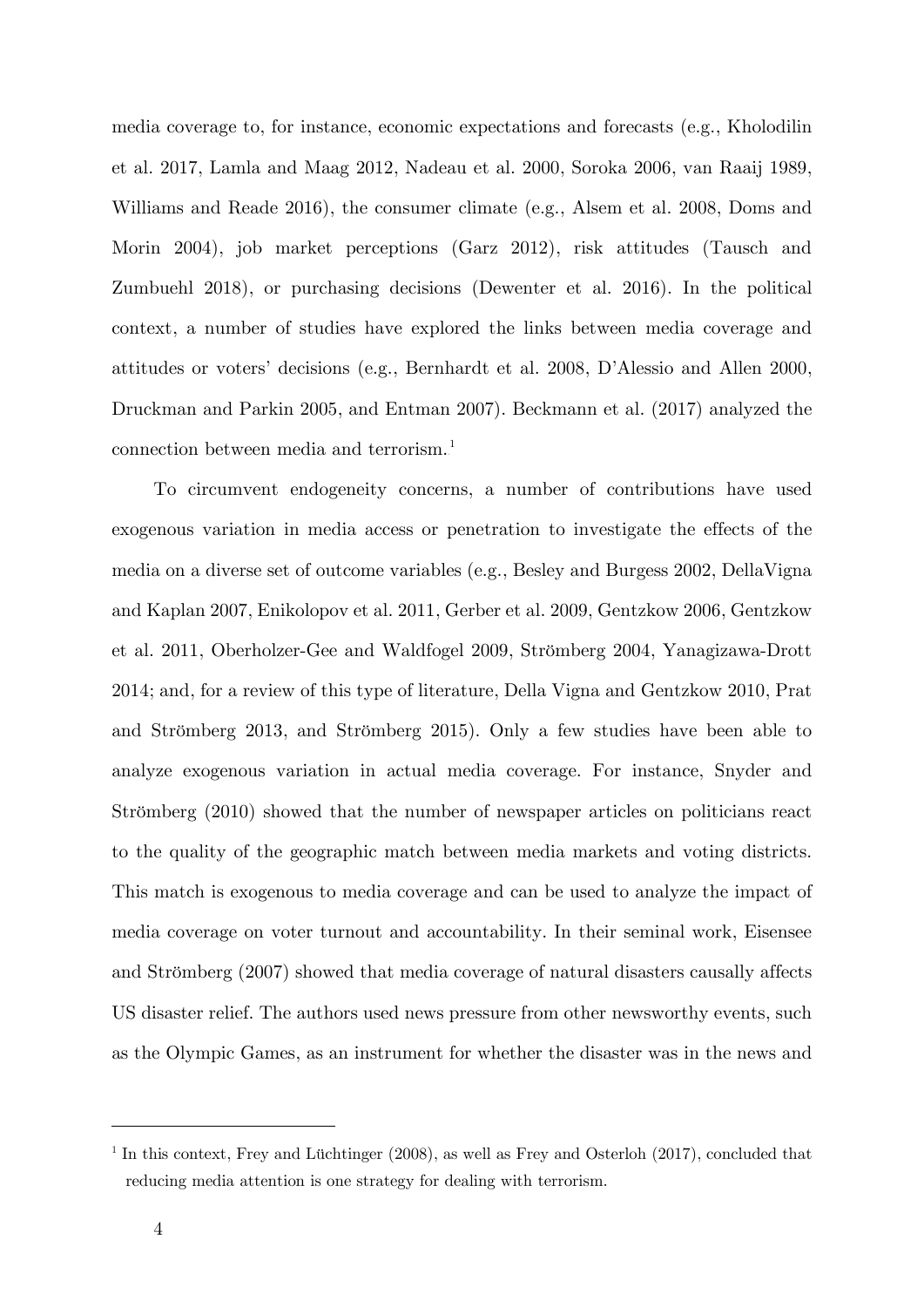found evidence that natural disasters are less likely to be covered during Olympic Games, which leads to lower disaster relief. Similarly, Jetter (2017) instrumented media coverage of terrorist attacks in the *New York Times* with natural disasters and showed that news on attacks leads to further terrorist activities.<sup>2</sup>

Our setting makes it possible to combine the two main empirical approaches by exploiting the exact timing of referendums, media reports, and survey interviews. Thus, we can link individual immigration worries directly to media reports issued prior to the survey date, as well as use news spillovers due to referendums as a source of exogenous variation in these media reports. In addition, individual data from the GSOEP allows us to account for individual fixed-effects such that we can explore how variation in media reports change individual immigration worries. A further advantage of our empirical setting is that we can rely on high-quality human-coded media data, which enables us to measure the amount of coverage of migration issues in a broad set of media outlets, including television, radio news, newspapers, and magazines.

By analyzing the impact of media coverage on worries about immigration, our study may also shed some light on a potential mechanism of how the media affects public and political agendas (see McCombs and Shaw 1972).

The remainder of this paper is structured as follows: Section II presents our data and details the empirical strategy, the results are presented in Section III, and Section IV concludes.

-

<sup>2</sup> Durante and Zhuravskaya (2015) showed that news pressure can also be used strategically. In the Israeli-Palestinian conflict, Israeli attacks are more likely to occur when US news on the following day is dominated by newsworthy and predictable events and hence the attacks receive less media coverage.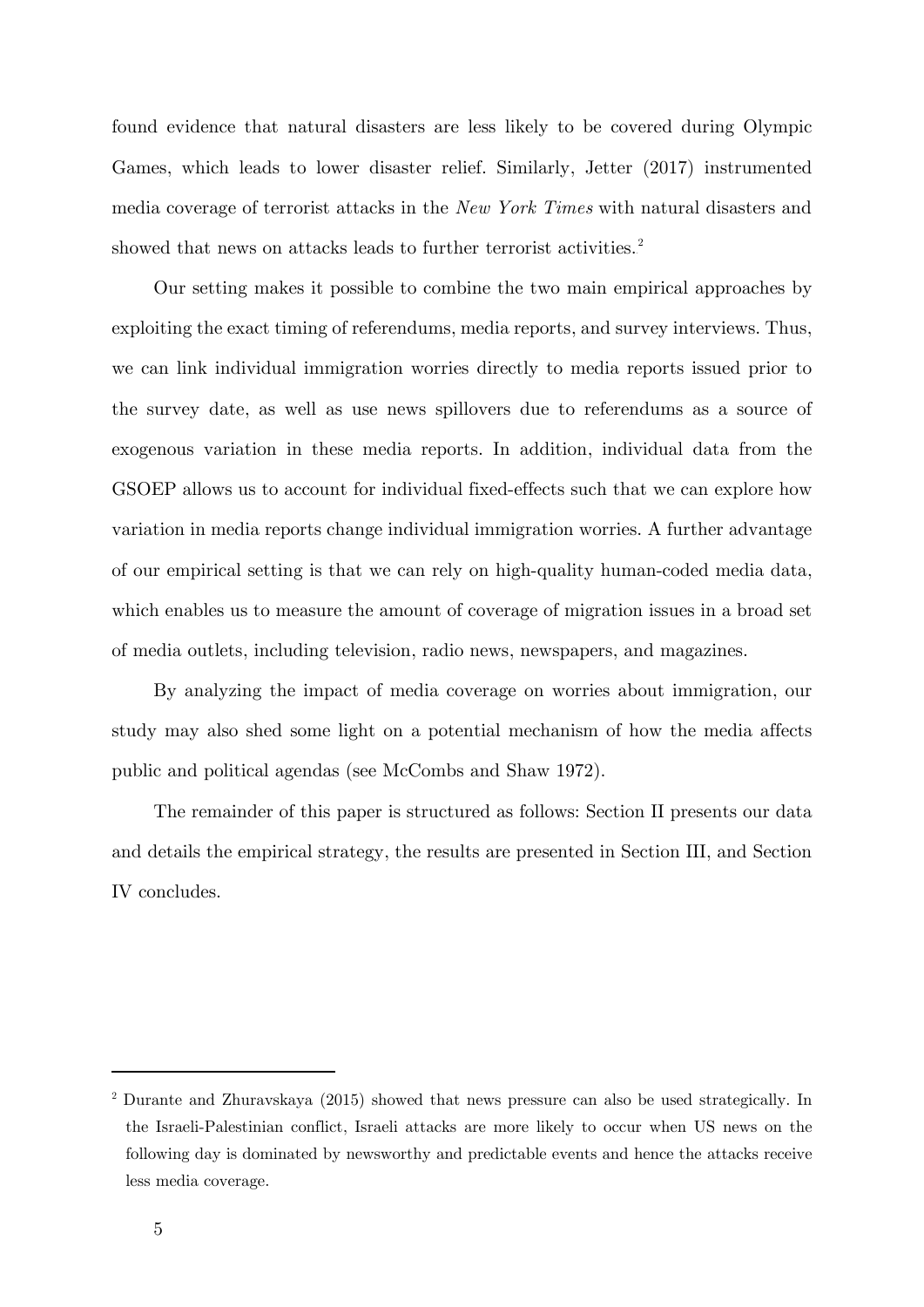#### II. DATA AND EMPIRICAL STRATEGY

# *Media coverage of immigration issues*

We draw on detailed data of media coverage provided by Media Tenor International for our main independent variables of interest. Media Tenor analyzes media outlets based upon over 700 characteristics, which are defined in a binding coding manual ("code-book"). The analysts code each report by type of media outlet (TV news shows, daily newspapers, etc.), covered topic (immigration, unemployment, etc.), region of reference (for example, Germany, Switzerland), time reference, and a number of other categories. Media Tenor checks the validity and reliability of the coding on an ongoing basis, both with standard tests and random spot checks, based on the code-book, and guarantees a minimum accuracy of 0.85, which is substantially higher than alternative (such as computer linguistic) approaches. As a high accuracy of coding is essential, Grinner and Steward (2013) concluded that, in political text analysis, there is no substitute for human analysis. This is particularly relevant for topical contexts, such as immigration.

Our dataset consists of 26 different opinion-leading media outlets from Germany, including private TV news shows (1), public service TV news shows (4), public service TV political magazines (12), public service radio news shows (1), daily newspapers (1), business magazines (2) as well as weeklies and magazines (5). The coders analyzed media reports news item by news item; that is, each time that a new topic, person, institution, region, time reference, or source was mentioned, an additional news item was coded. During the period from January 2009 to December 2014, 363,408 news items form the basis of the analysis. Excluding items that did not refer to foreigners, migration, and related issues resulted in a total of 3369 news items. In particular, we picked up all news items that were dedicated to (a) foreigners and migrants as protagonists (such as asylum seekers, foreigners, migrants, or refugees), and (b)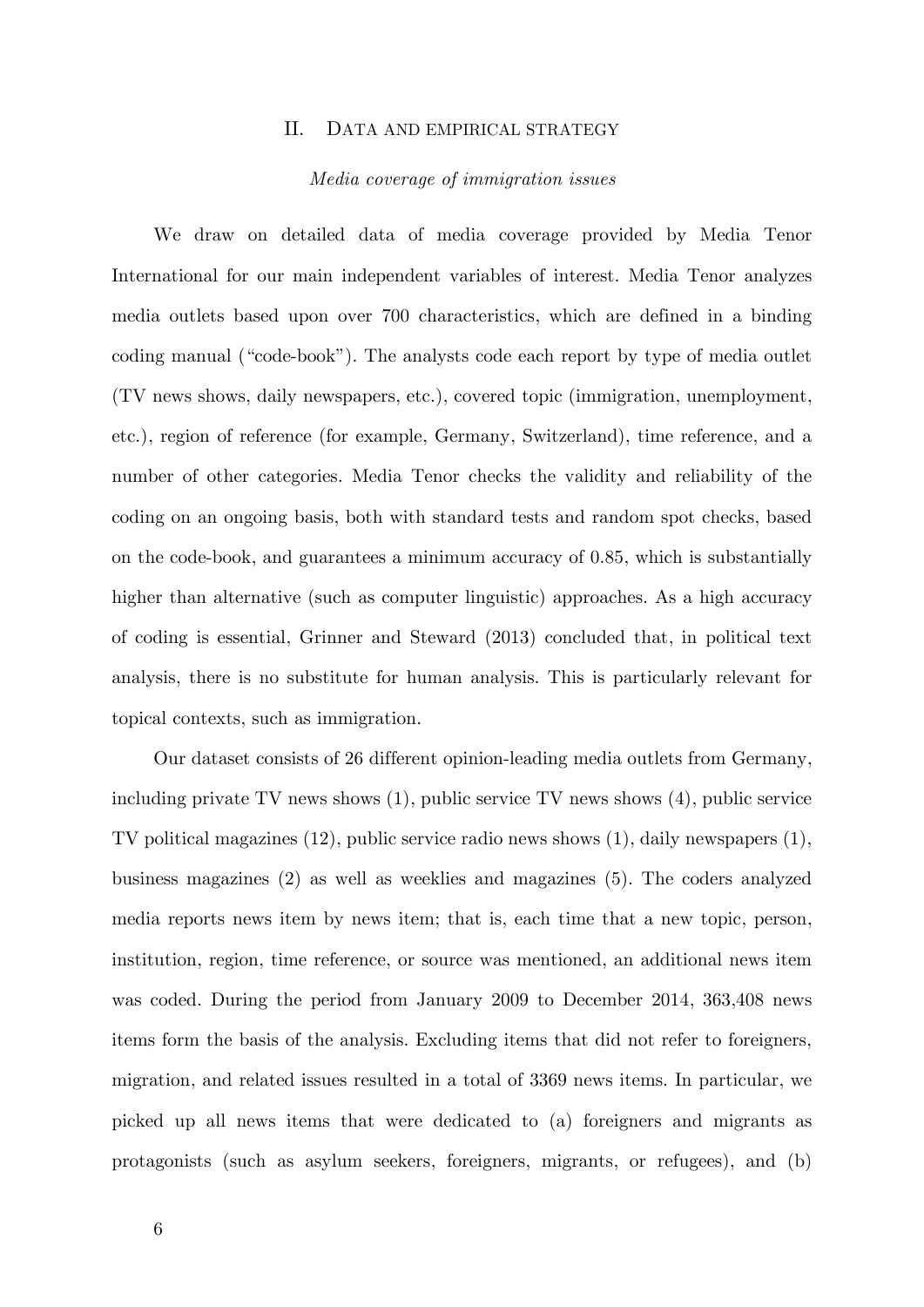migrations, asylum, and related topics (such as asylum, human trafficking, migration, or people-smuggling). Information on the outlets is provided in Table A1 in the Appendix to this paper. Knowing the total number of news items per medium, the day of the report, as well as the number of news items linked to immigration per medium and day enables us to calculate the share of media coverage per day (or per week) that the media dedicated to foreigners and migration. The daily number of news items on immigration in the analyzed outlets varies between 0 and 19 and the share of media coverage dedicated to immigration ranges from  $0-14$  percent.<sup>3</sup>

#### *Data on attitudes towards immigration*

For our dependent variable we employ attitudes towards immigration, which we draw from the German Socio-Economic Panel (GSOEP).<sup>4</sup> The use of a unique identifier enables us to track individuals over time. Among the many measures included in the survey are information about income, wealth and occupation, closeness to political parties, and political concerns. We employ the answers to the question "*How concerned are you about the following issues? ... Immigration to Germany"* as our dependent variable, which we recode such that "*not concerned at all*" takes the value -1, "*somewhat concerned*" the value 0, and "*very concerned*" the value 1. Hence, a positive value for our dependent variable of interest implies that the individual respondent is considerably worried about immigration.

A relevant feature of the GSOEP data is that the interviews take place on different days of the year and the date of interview is available. This allows us to link individual responses to media exposure on a daily level. Our data extend from 2009

1

<sup>&</sup>lt;sup>3</sup> There are two outliers in the dataset. On December 25, 2013 and December 25, 2014, the share of media reports on immigration is 21 percent and 29 percent, respectively. Since there are no interviews in the GSOEP on those two days, the outliers are not relevant for our analysis.

<sup>4</sup> For a comprehensive description of the German Socio-Economic Panel (GSOEP), see Wagner et al. (2007).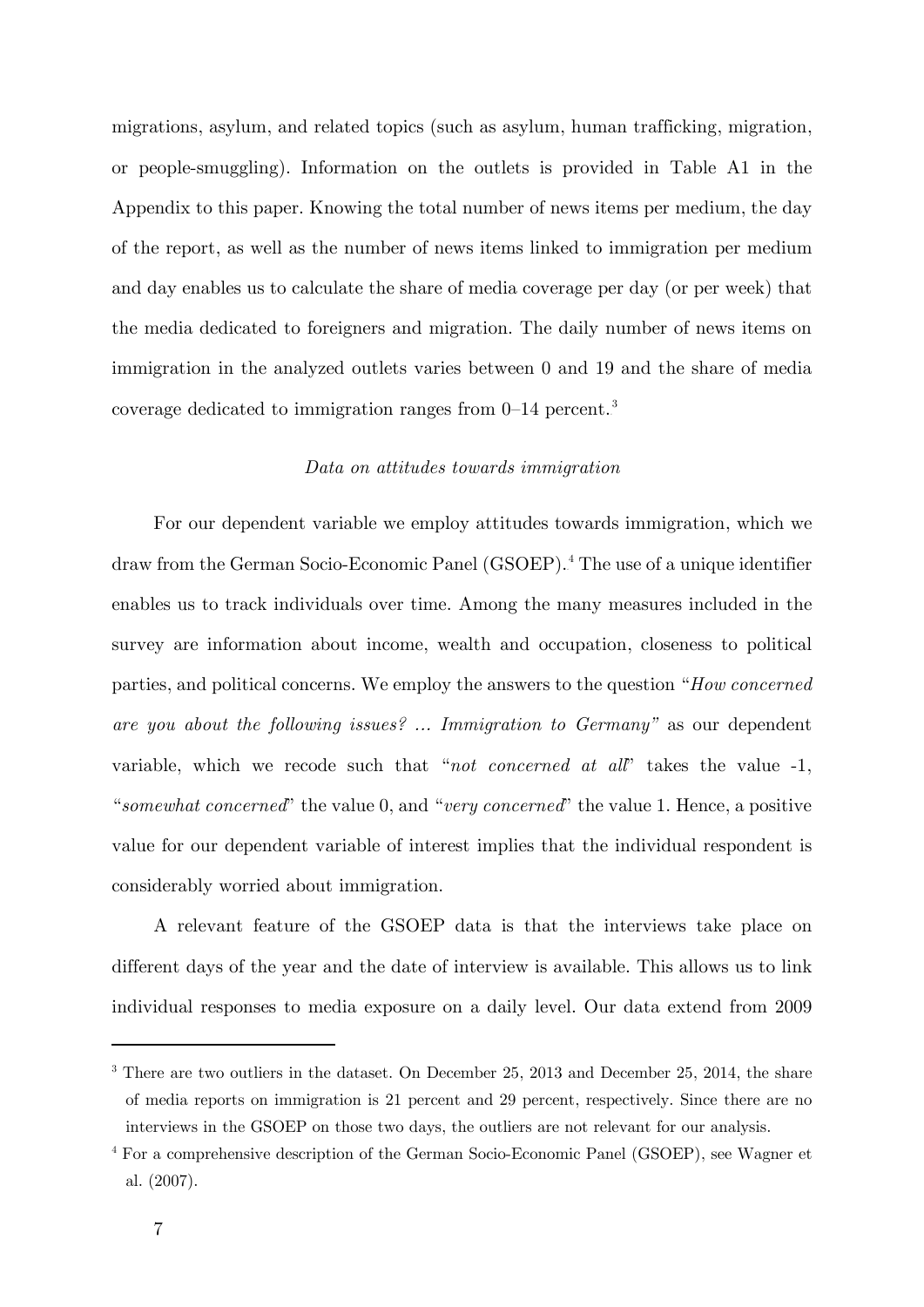through to 2014. The first date of an interview was January 25, 2009, while the last interview date was November 14, 2014. As summarized in Table 1, we have an overall sample of 35,211 individuals, resulting in a total of 118,066 observations over time.

|                        |         | Average     |                  |         | Average     |
|------------------------|---------|-------------|------------------|---------|-------------|
|                        |         | immigration |                  |         | immigration |
|                        | N. obs. | worries     |                  | N. obs. | worries     |
| <b>State</b>           |         |             | Party preference |         |             |
| Baden-Wuerttemberg     | 13,734  | $-0.219$    | CDU              | 17,362  | $-0.077$    |
| Bavaria                | 17,981  | $-0.172$    | <b>CSU</b>       | 3525    | $-0.029$    |
| Berlin                 | 4625    | $-0.119$    | <b>FPD</b>       | 2171    | $-0.264$    |
| Brandenburg            | 5011    | $-0.049$    | Green party      | 7671    | $-0.621$    |
| Bremen                 | 832     | $-0.218$    | Linke            | 3654    | $-0.180$    |
| Hamburg                | 1898    | $-0.299$    | <b>SPD</b>       | 16,551  | $-0.236$    |
| Hesse                  | 8130    | $-0.191$    | others (or n.a.) | 67,132  | $-0.073$    |
| Mecklenburg-           |         |             |                  |         |             |
| Vorpommern             | 2874    | $-0.053$    | Year             |         |             |
| Lower Saxony           | 11,091  | $-0.147$    | 2009             | 19,139  | $-0.147$    |
| North Rhine-Westphalia | 23,265  | $-0.092$    | 2010             | 18,039  | $-0.135$    |
| Rhineland-Palatinate   | 5513    | $-0.205$    | 2011             | 19,937  | $-0.103$    |
| Saarland               | 1133    | $-0.214$    | 2012             | 19,925  | $-0.224$    |
| Saxony                 | 8392    | $-0.100$    | 2013             | 18,449  | $-0.162$    |
| Saxony-Anhalt          | 4821    | $-0.008$    | 2014             | 22,577  | $-0.067$    |
| Schleswig-Holstein     | 3628    | $-0.217$    | Gender           |         |             |
| Thuringia              | 5138    | $-0.019$    | Male             | 55,595  | $-0.148$    |
| Income                 |         |             | Female           | 62,471  | $-0.129$    |
| Below 1500             | 20,177  | $-0.036$    | Age              |         |             |
| 1500 to 3500           | 62,373  | $-0.077$    | Below 35         | 26,380  | $-0.221$    |
| Above 3500             | 35,516  | $-0.302$    | $35$ to $65\,$   | 63,462  | $-0.139$    |
|                        |         |             | Above 65         | 28,226  | $-0.057$    |
| Total                  | 118,066 | $-0.138$    | Total            | 118,066 | $-0.138$    |

Notes: Overall there are 35,211 individuals in 16,627 distinct households. Data source: GSOEP.

Table 1: Differences in immigration worries

Next to the number of observations, Table 1 also reports the average of our main variable of interest immigration worries, broken down according to relevant characteristics of the respondents. Splitting the sample along different characteristics shows plausible variation regarding immigration worries: Respondents who report higher incomes report lower concerns about immigration on average. Regarding political preferences, supporters of left-wing parties (notably the Greens) are less concerned about immigration than supporters of center-right parties (such as the CDU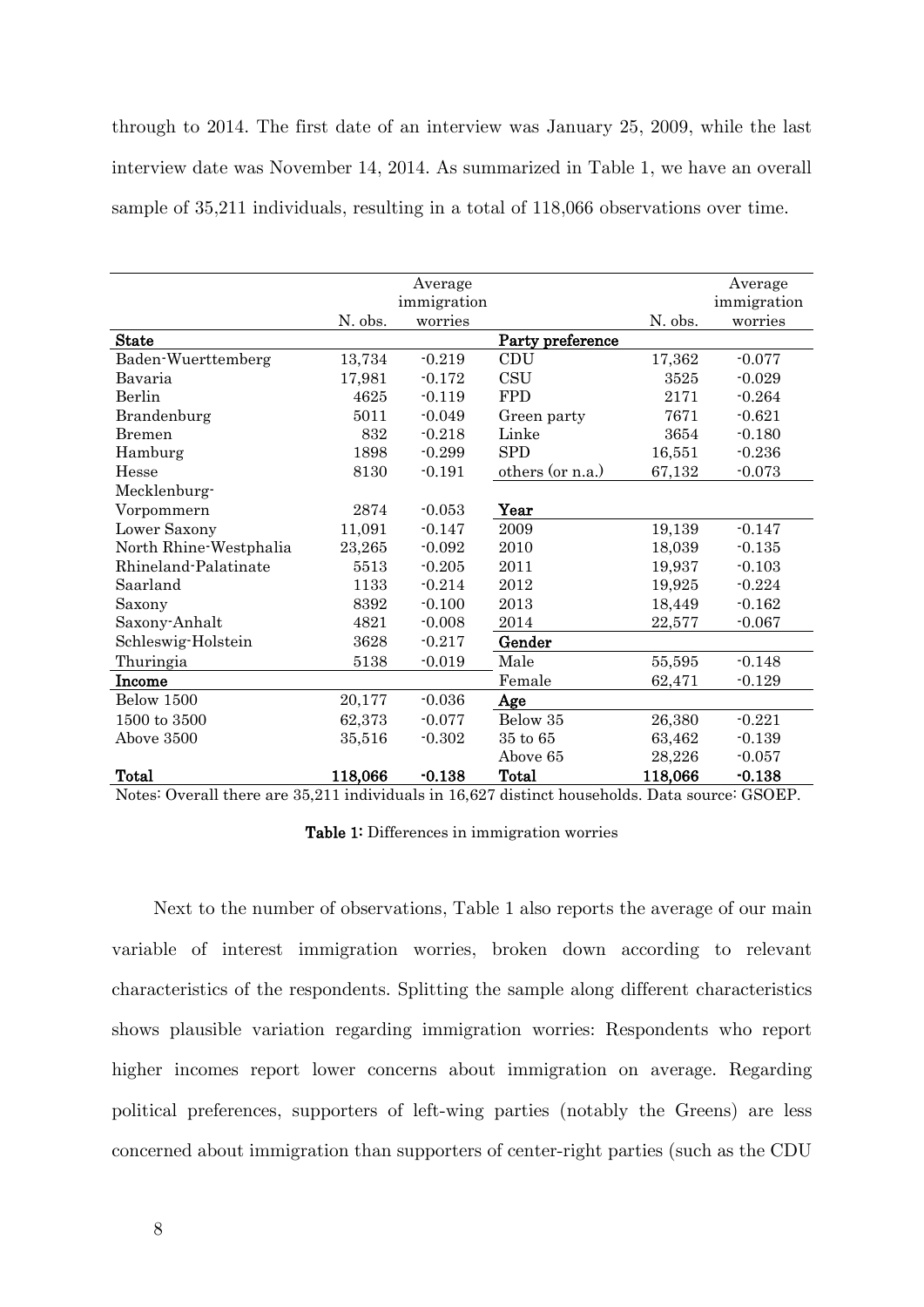or CSU). The difference between male and female respondents regarding immigration worries is minor, with men being slightly less worried about immigration. Younger respondents are less worried than older respondents.<sup>5</sup>

# *News spillovers through referendum decisions*

The third ingredient of our data are Swiss referendum decisions. Accepted legislative proposals by Parliament do not directly turn into law in Switzerland (e.g., Portmann et al. 2012, Hessami 2016). Any constitutional change is subject to a referendum and, in addition, citizens may demand a popular referendum before laws are enacted or propose constitutional amendments by a popular initiative by collecting 50,000 signatures within 100 days (referendum), or 100,000 signatures within 18 months (initiative).<sup>6</sup>

We employ three referendum decisions on migration in Switzerland: the initiative on the "deportation of criminal foreigners," which was subject to vote in 2010; a referendum of a law change on "asylum rights" in 2013; and the initiative against "mass migration" in 2014.

The referendum process is accompanied by media attention within Switzerland and referendum results are often reported in the media of neighboring countries. On February 9, 2014, for example, Swiss citizens voted on a constitutional initiative to restrict migration. An intensive discussion in and beyond media outlets in Switzerland followed. Numerous TV channels and newspapers in other European countries not only reported on the initiative against "mass-migration," but sometimes took the opportunity to discuss migration issues and policies in their own country.

Figure 1 shows the average number of daily media reports about immigration in the two weeks before and after the referendums. Media coverage of immigration issues

-

<sup>&</sup>lt;sup>5</sup> All of the mentioned differences are statistically significant with  $p<0.01$ .

 $6$  In the following, we subsume referendums and popular initiatives under the term referendums.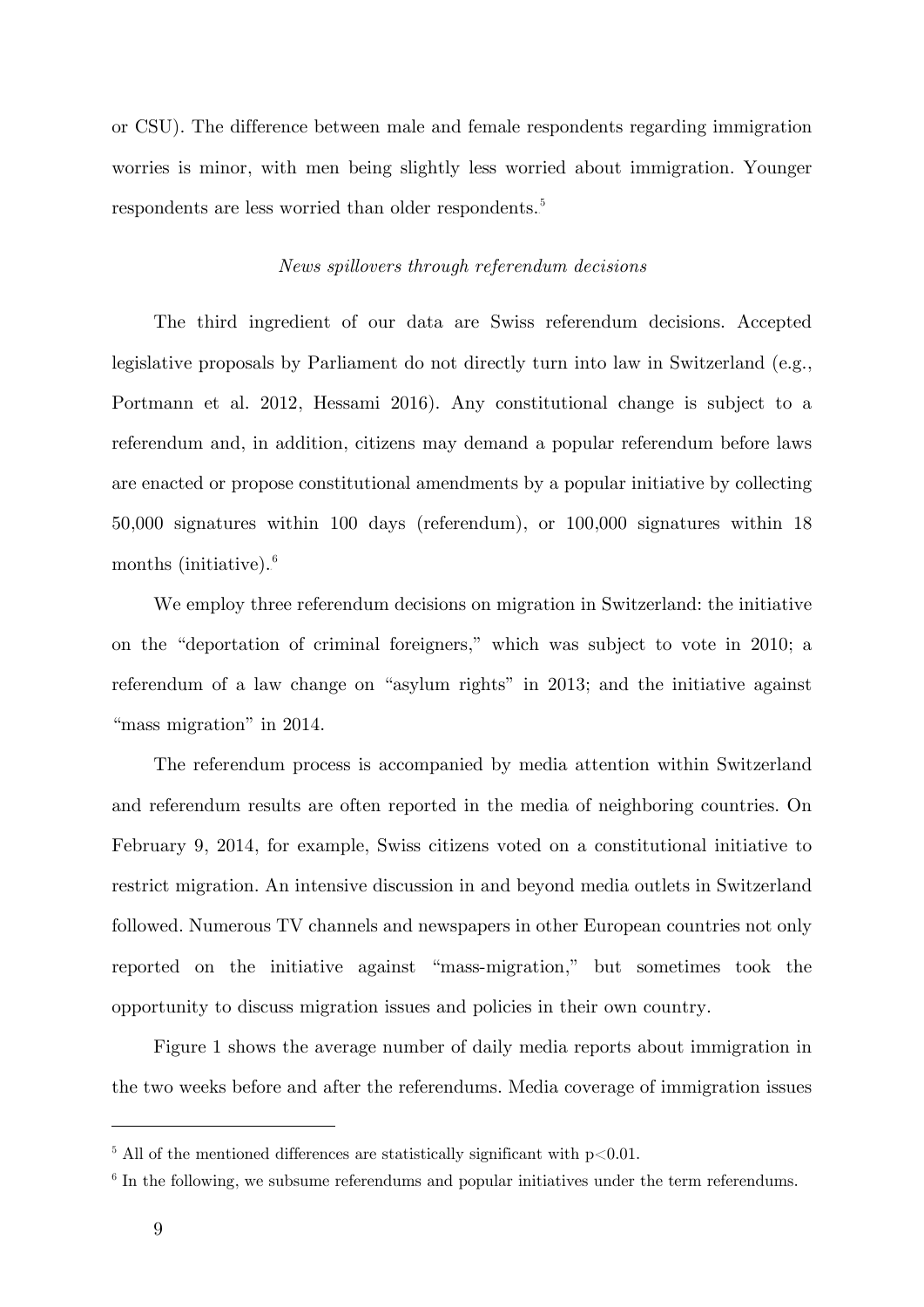spiked on the day of the referendums and the following day, and increased significantly by an average of 5.7 articles a day and the share of media reports increased by 3.3 percentage points a day on these two days compared to the rest of the two weeks around the referendums. In the week after the referendums (including the referendum days), the average daily number of media reports was increased by 1.6 and the share of media reports was 1 percentage point higher than in the week before the referendums (see Table A2 in the Appendix).



Figure 1: Swiss referendums and daily media coverage of immigration issues in Germany

#### *Empirical strategy*

We aim to explore the relationship between media coverage of migration issues and stated immigration worries.

In equation (1) we start with a basic empirical specification that regresses immigration worries (*Worries*<sub>i,t</sub>) of individual i at time t on media coverage (*MediaCoverage*<sub>t-1</sub>) prior to the interview:

*Worries<sub>i,t</sub>* = 
$$
\alpha
$$
 *MediaCoverage<sub>t-1</sub>* +  $\beta' \theta_{i,t}$  +  $v_t$  +  $\varepsilon_{i,t}$  (1)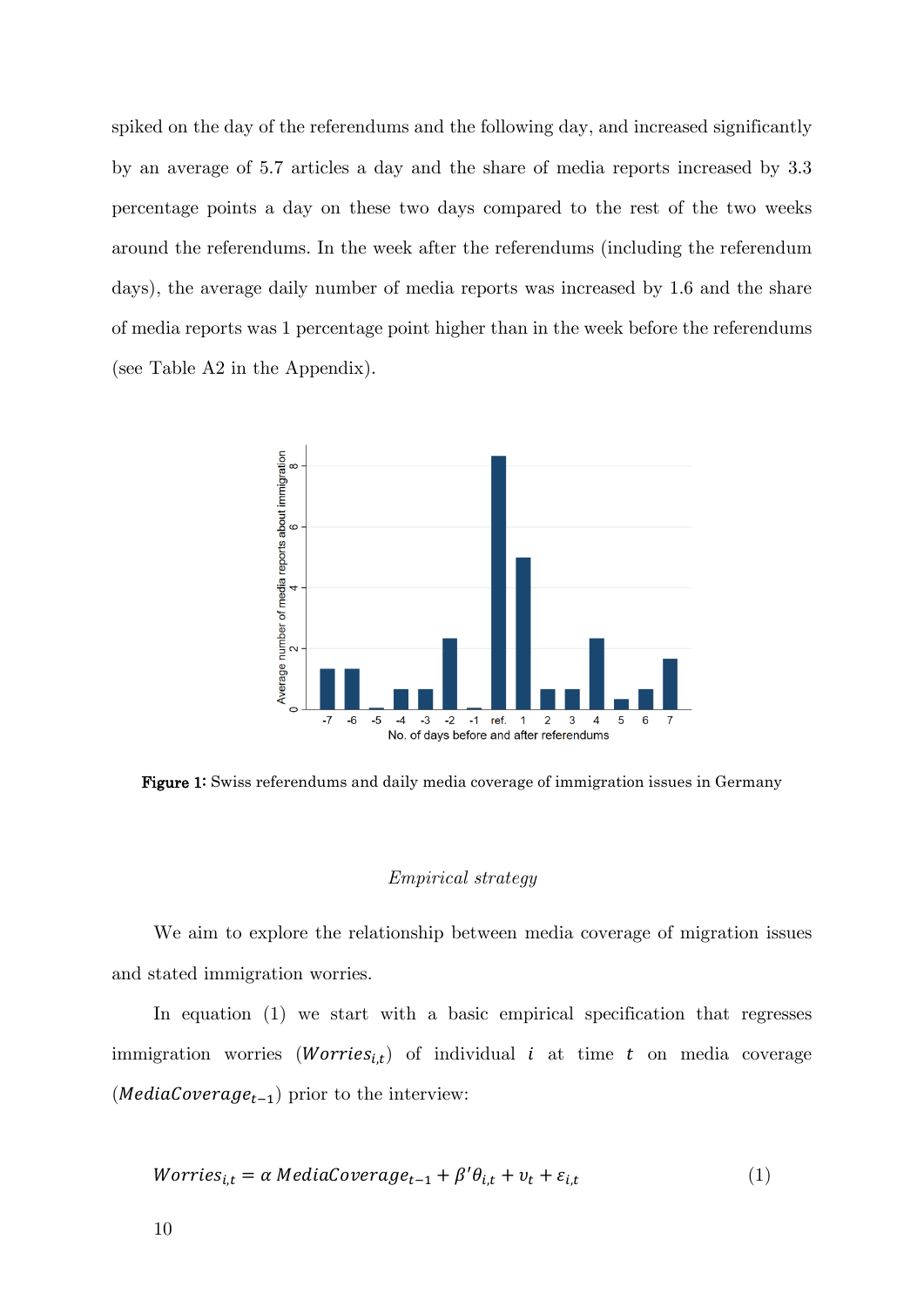The unit of observation is the individual respondent on day  $t$ . We lag the variable **MediaCoverage** by a day (and a week) in order to allow a predictive interpretation of the coefficient  $\alpha$  and as a first step to address endogeneity. Control variables  $\theta_{i,t}$ include characteristics of the respondents that may influence their immigration worries, such as gender, age, region of residence, household income, employment status, or political party preferences. Furthermore, we include year and month fixed effects  $v_t$  to account for general time trends and seasonal variation.  $\varepsilon_{i,t}$  is the error term.

In a refined version of (1), we include in equation (1') individual fixed effects  $\eta_i$ , to capture all time-invariant individual characteristics of respondents that could be correlated with immigration worries:

*Worries<sub>it</sub>* = 
$$
\alpha
$$
 *MediaCoverage<sub>t-1</sub>* +  $\beta' \theta_{i,t}$  +  $v_t$  +  $\eta_i$  +  $\varepsilon_{i,t}$  (1')

Essentially, we thereby capture how changes in the frequency of media reports affect the attitudes of the same individual.  $\theta_{i,t}$  then only comprises time-variant individual controls, which include income, political party preferences, region of residence, and employment status.

The use of fixed effects accounts for a large array of potential factors that could affect migration worries. Nevertheless, media coverage of migration issues and immigration worries can still be correlated due to unobserved issue salience. Moreover, media coverage itself can depend on general attitudes towards immigration. Equation (1') does not account for time-variant unobservable shocks to immigration worries that are correlated with issue salience, and therefore with potential media coverage. In an attempt to solve this issue and to investigate the exogenous impacts of media coverage of migration, we use the occurrence of Swiss referendum decisions on immigration as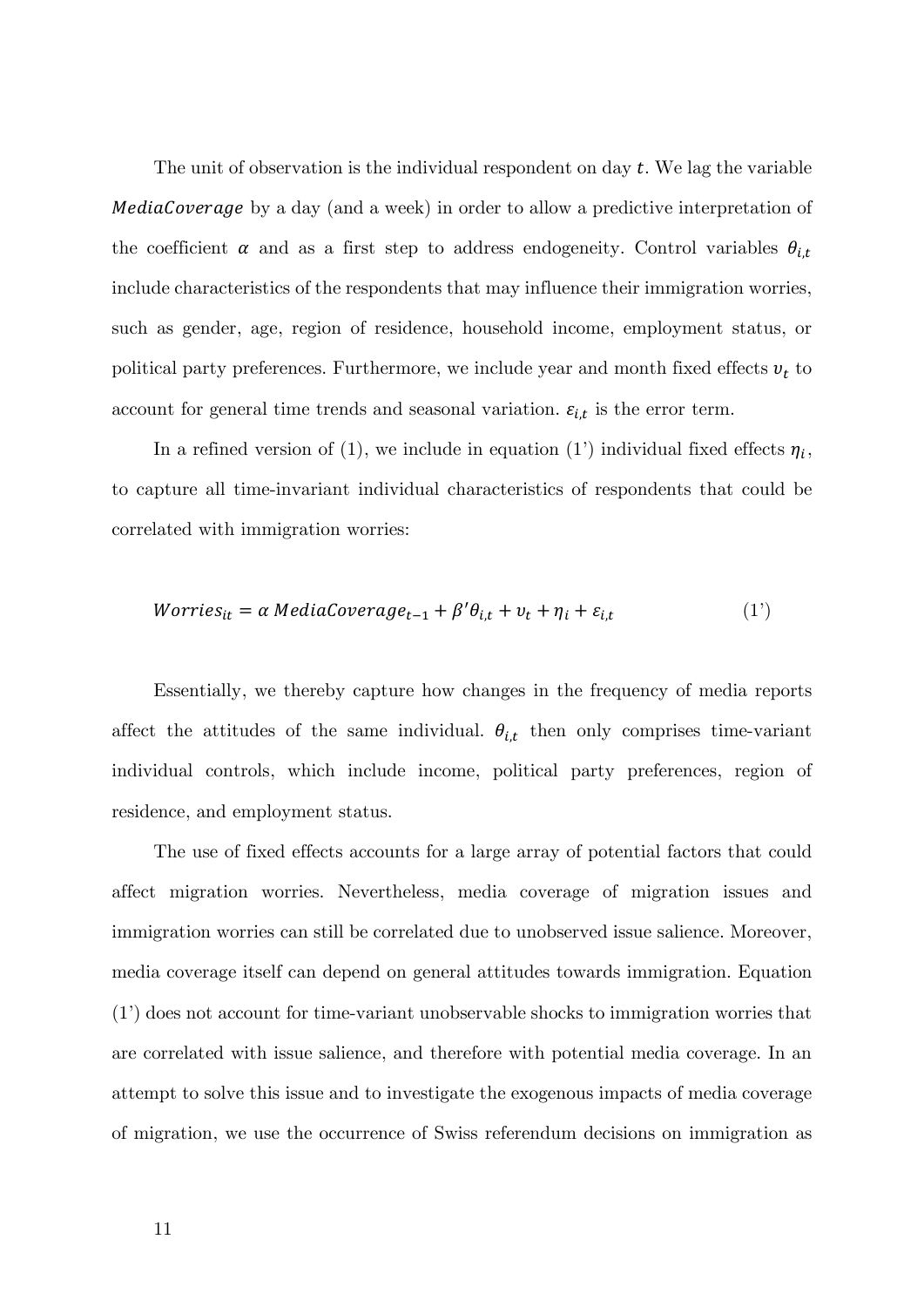an instrumental variable for media coverage in Germany. In particular, we estimate the following equations using 2SLS:

*Worries<sub>i,t</sub>* = 
$$
\alpha
$$
 *MediaCoverage<sub>t-1</sub>* +  $\beta' \theta_{i,t}$  +  $v_t$  +  $\eta_i$  +  $\varepsilon_{i,t}$   
with *MediaCoverage<sub>t-1</sub>* =  $\beta_1$  *Referendum<sub>t-1</sub>* +  $\beta' \theta_{i,t}$  +  $v_t$  +  $\eta_i$  +  $\sigma_{i,t}$ . (2)

Referendum<sub>t-1</sub> is a dummy variable that takes the value 1 if a Swiss referendum on immigration took place on the day of media coverage or the previous day.

Using referendums as an instrumental variable rests on the assumption that the timing of Swiss referendum decisions is exogenous to unobserved political attitudes  $\varepsilon_{i,t}$ and unobserved newsworthiness in Germany  $\sigma_{i,t}$ . The identifying assumption would be violated if the timing of the referendum depended on issue salience in Germany or if the Swiss referendum had a direct effect on political attitudes in Germany.

Referendum committees often take up topics that are salient in the Swiss public discourse. If issue salience is correlated across countries (for example, because economic shocks or refugee streams affect neighboring countries simultaneously), the launch of a Swiss referendum might not be independent of public perceptions of the topic in Germany. However, such endogeneity issues are unlikely. The referendum process is a lengthy procedure. Usually, several months to years pass between the launch of a referendum and the actual vote (33 months, eight months, and 24 months for our three referendums, respectively). Referendum decisions take place four times a year on predetermined dates and the allocation to these dates follows a set of administrative rules. Hence, the dates of the referendums are exogenously set with respect to the discourse in the Swiss and certainly the German media, and particularly from the point of view of individual German GSOEP respondents. Nevertheless, the referendum decisions can be newsworthy events in Germany or may prompt German journalists to write reports about migration issues unrelated to the referendum. Thus, Swiss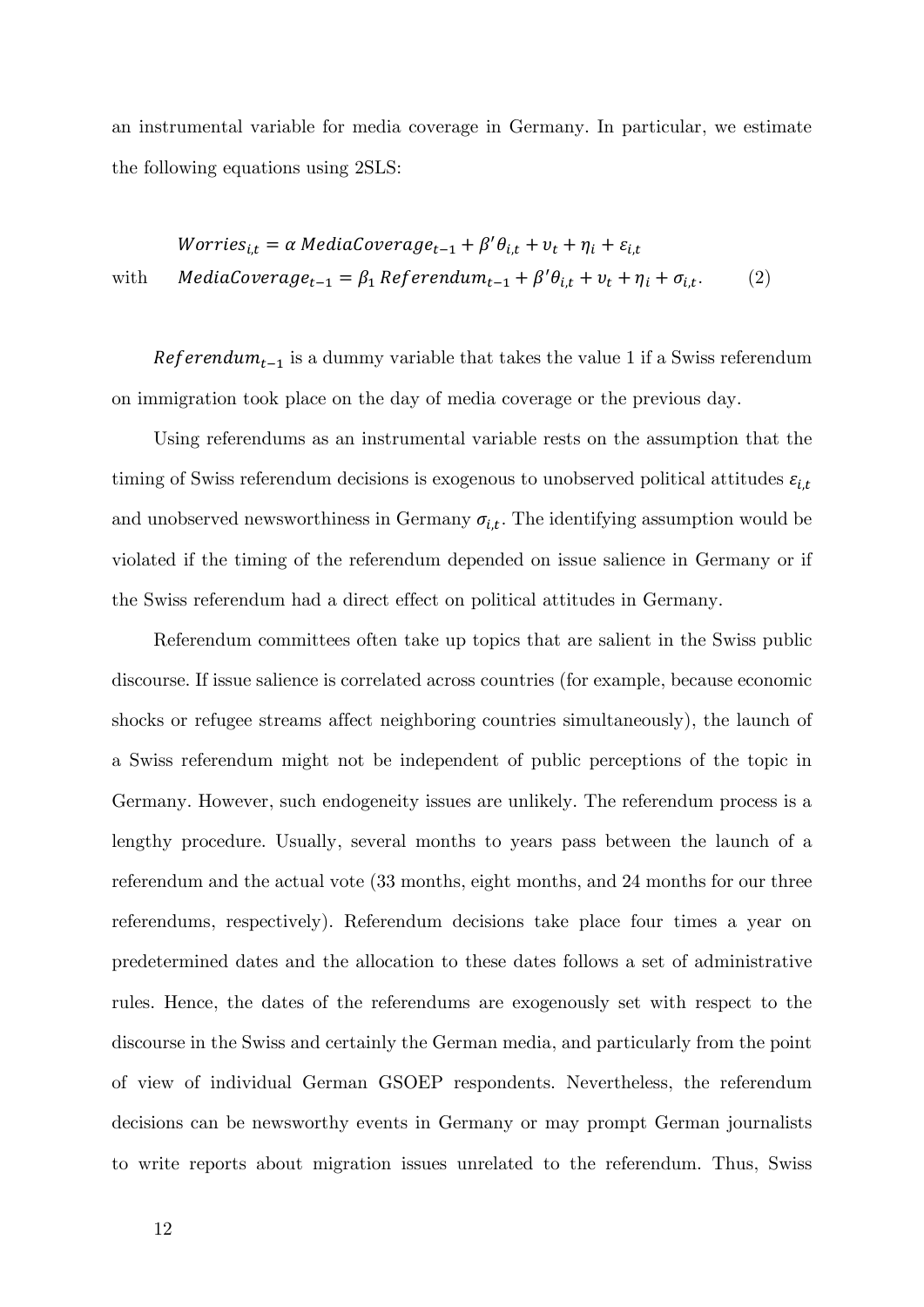referendum decisions create short-term variation in media coverage that is plausibly exogenous to unobserved issue salience in Germany. In other words, we exploit news spillovers from Switzerland to Germany. While a public discourse prior to the referendum decisions takes place in Switzerland, increased salience prior to the actual decisions remains national (that is, Switzerland-specific) until the actual decision takes  $place.<sup>7</sup>$ 

#### III. MEDIA COVERAGE AND IMMIGRATION WORRIES

#### *The link between media coverage and immigration worries*

Table 2 shows the link between media reports on migration and immigration worries. In specifications  $(1)-(4)$ , we explore the frequency of media reports, while in specifications  $(5)-(8)$  we look at the share of media reports on migration.<sup>8</sup>

We find positive and statistically significant associations between media coverage on the day prior to the interview and immigration worries throughout all specifications. In particular, the association is positive when accounting for individual fixed effects (columns 3 and 4 for the number of news items; columns 7 and 8 for the share of news coverage). Thus, an increase in media reports on immigration is associated with an increase in immigration worries among respondents.

Quantitatively, the coefficients point to a small but non-negligible link between coverage and worries; for example, an increase in the share of media coverage of migration by 10 percentage points on the day prior to the interview increases immigration worries by 0.04–0.11 points on a three-point scale. Such an increase is

1

<sup>7</sup> While it is unlikely that many individuals in Germany would be aware of a Swiss referendum if it was not covered by the German media, we cannot fully exclude spillovers prior to the referendum date.

<sup>&</sup>lt;sup>8</sup> We report two-way clustered standard for individuals and interview days. Less conservative clustering strategies systematically yield lower standard errors.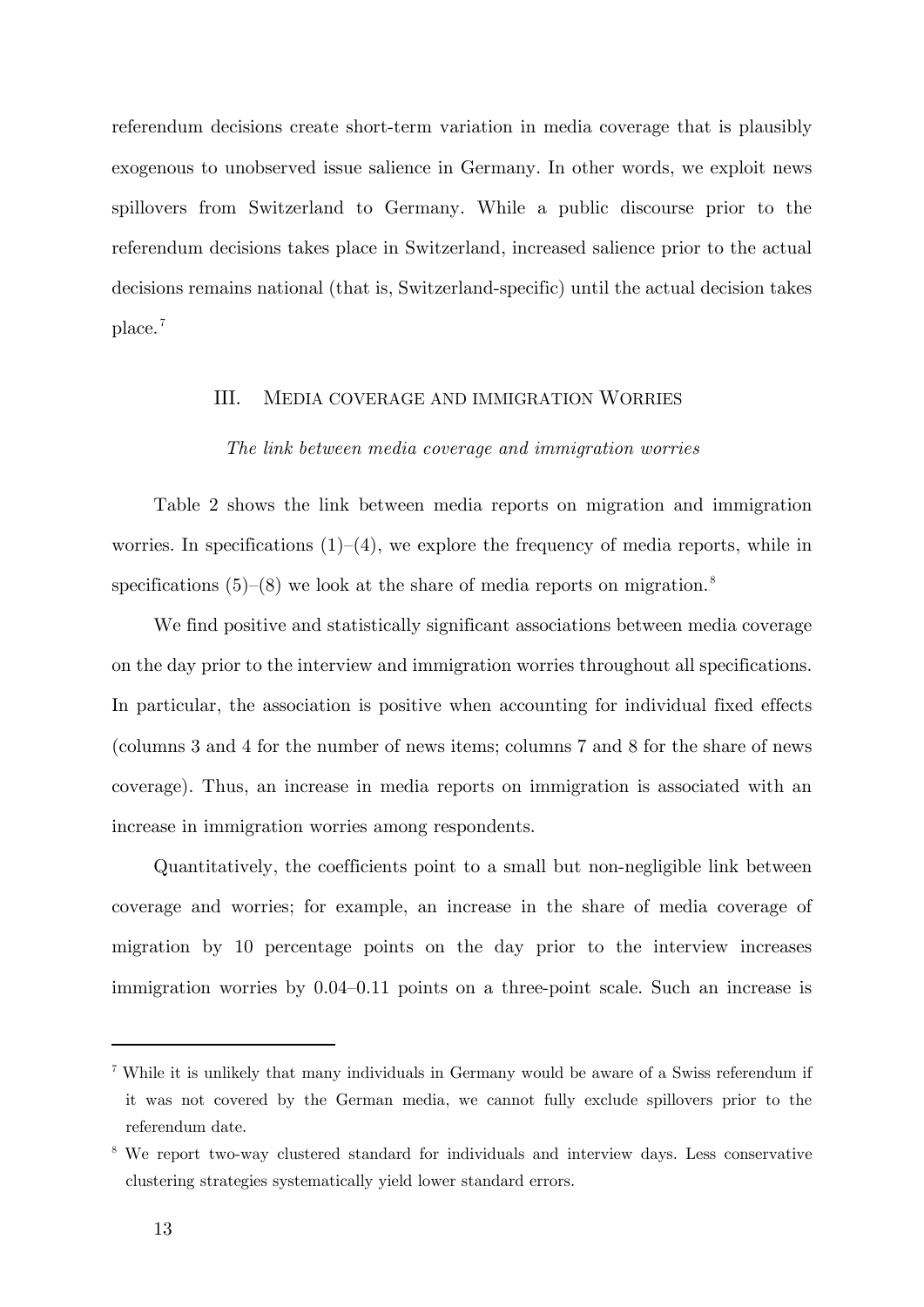comparable to the difference between average worries of the group of respondents above 65 years and those between 35 and 65, and is higher than the difference between women and men (see Table 1). These associations are relevant, but can only be interpreted as causal if we assume that there are no time-variant unobservable factors that affect media reports and immigration worries simultaneously beyond factors that we control for (such as income or party preference).

To shed some more light on the potential issue of a reversed causality, we include in the regressions the media coverage of migration in the week prior to the interview and in the week after the interview (columns 2 and 4 for the frequency; columns 6 and 8 for the share of news coverage). If the causality runs strictly from media reports to worries, the coefficients for the media reports before the interview should have a positive sign, while the coefficient for media reports after the interview should not be statistically significant. On the other hand, if worries affect media coverage, the effect of media reports after the interview date should be statistically significant. Empirically, we observe that the coefficient for the media reports just one day before the interview is positive and significant. The coefficient for media reports in the week prior to the interview is also positive. However, the coefficient for media coverage after the interview date is also positive, albeit systematically smaller than the coefficient for media reports in the week prior to the interview. While this suggests that there may be simultaneity, it is also consistent with a causal link between media coverage of migration and changes in immigration worries.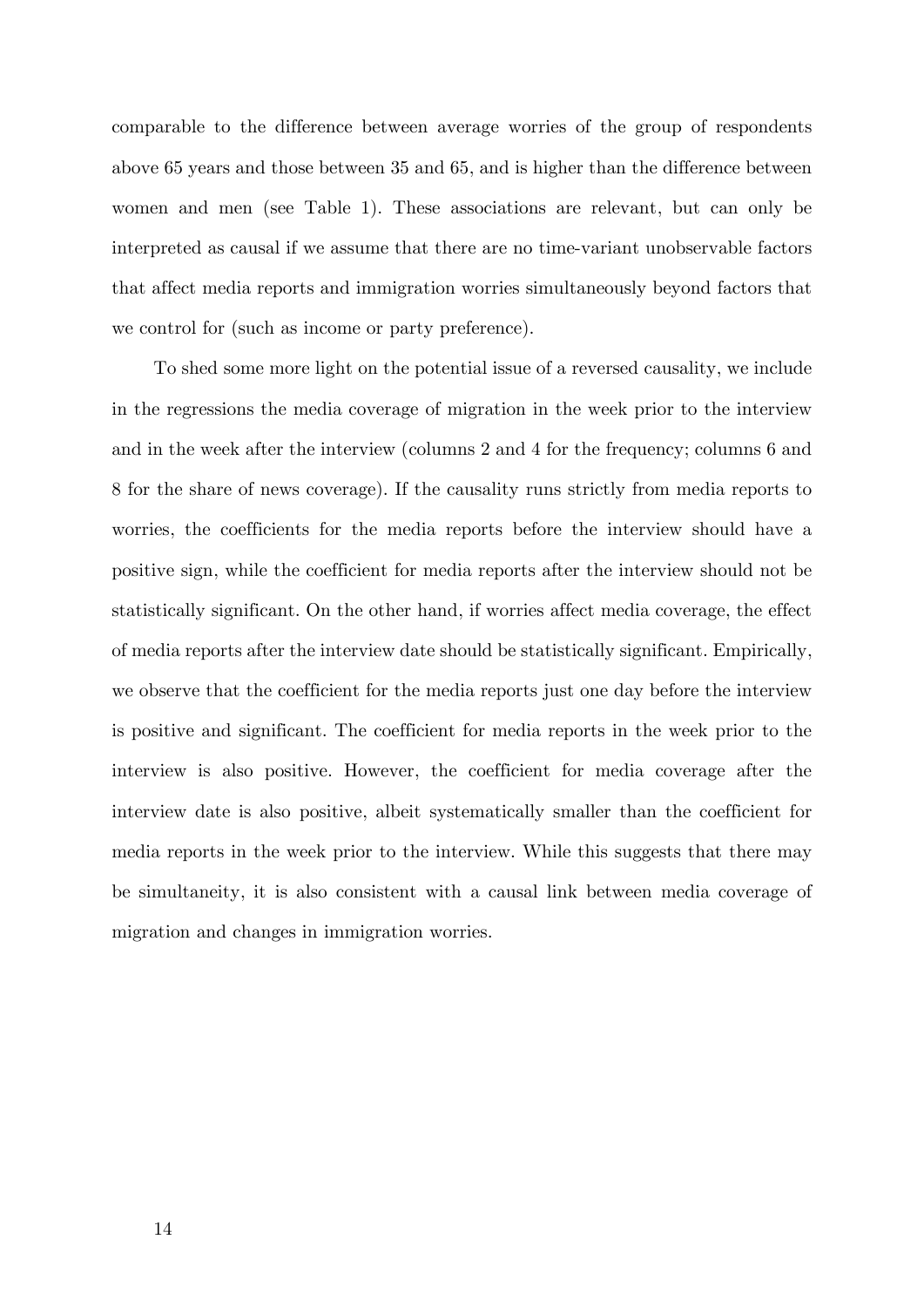|                              | No. of media reports about immigration                                                                                                                                                                                                                                                                                              |                |            | Share of media reports about immigration |                |             |            |            |
|------------------------------|-------------------------------------------------------------------------------------------------------------------------------------------------------------------------------------------------------------------------------------------------------------------------------------------------------------------------------------|----------------|------------|------------------------------------------|----------------|-------------|------------|------------|
|                              | $[1] % \includegraphics[width=0.9\columnwidth]{figures/fig_10.pdf} \caption{The graph $\mathcal{N}_1$ is a function of the number of~\textit{N}_1$ (left) and the number of~\textit{N}_2$ (right) are shown in \cite{N}_1$ (right) and the number of~\textit{N}_1$ (right) and the number of~\textit{N}_2$ (right).} \label{fig:1}$ | $[2]$          | $[3]$      | $[4]$                                    | [5]            | [6]         | $[7]$      | [8]        |
| Media coverage on the day    | $0.006***$                                                                                                                                                                                                                                                                                                                          | $0.003**$      | $0.006***$ | $0.003***$                               | $1.054***$     | $0.443**$   | $1.064***$ | $0.508***$ |
| prior to the interview       | (0.001)                                                                                                                                                                                                                                                                                                                             | (0.001)        | (0.001)    | (0.001)                                  | (0.241)        | (0.190)     | (0.195)    | (0.161)    |
| Media coverage 2-8 days      |                                                                                                                                                                                                                                                                                                                                     | $0.003***$     |            | $0.003***$                               |                | $2.826***$  |            | $3.391***$ |
| before the interview         |                                                                                                                                                                                                                                                                                                                                     | (0.000)        |            | (0.000)                                  |                | (0.390)     |            | (0.339)    |
| Media coverage in the week   |                                                                                                                                                                                                                                                                                                                                     | $0.002***$     |            | $0.002***$                               |                | $2.580***$  |            | $2.455***$ |
| after the interview          |                                                                                                                                                                                                                                                                                                                                     | (0.000)        |            | (0.000)                                  |                | (0.417)     |            | (0.324)    |
| Male respondent              | $-0.014**$                                                                                                                                                                                                                                                                                                                          | $-0.014**$     |            |                                          | $-0.014**$     | $-0.014*$   |            |            |
|                              | (0.007)                                                                                                                                                                                                                                                                                                                             | (0.007)        |            |                                          | (0.007)        | (0.007)     |            |            |
| Age                          | $0.003***$                                                                                                                                                                                                                                                                                                                          | $0.003***$     |            |                                          | $0.003***$     | $0.003***$  |            |            |
|                              | (0.000)                                                                                                                                                                                                                                                                                                                             | (0.000)        |            |                                          | (0.000)        | (0.000)     |            |            |
| Employed                     | 0.000                                                                                                                                                                                                                                                                                                                               | $-0.001$       | $-0.002$   | $-0.003$                                 | $-0.000$       | $-0.001$    | $-0.003$   | $-0.002$   |
|                              | (0.008)                                                                                                                                                                                                                                                                                                                             | (0.008)        | (0.006)    | (0.006)                                  | (0.008)        | (0.008)     | (0.006)    | (0.006)    |
| Monthly income               | $-0.000***$                                                                                                                                                                                                                                                                                                                         | $-0.000***$    | $0.000**$  | $0.000**$                                | $-0.000***$    | $-0.000***$ | $0.000**$  | $0.000*$   |
|                              | (0.000)                                                                                                                                                                                                                                                                                                                             | (0.000)        | (0.000)    | (0.000)                                  | (0.000)        | (0.000)     | (0.000)    | (0.000)    |
| Preference for Green party   | $-0.501***$                                                                                                                                                                                                                                                                                                                         | $-0.502***$    | $-0.013$   | $-0.014$                                 | $-0.501***$    | $-0.502***$ | $-0.013$   | $-0.016$   |
|                              | (0.012)                                                                                                                                                                                                                                                                                                                             | (0.012)        | (0.012)    | (0.012)                                  | (0.012)        | (0.012)     | (0.012)    | (0.012)    |
| Preference for SPD           | $-0.177***$                                                                                                                                                                                                                                                                                                                         | $-0.178***$    | 0.013      | 0.010                                    | $-0.177***$    | $-0.178***$ | 0.013      | 0.009      |
|                              | (0.010)                                                                                                                                                                                                                                                                                                                             | (0.010)        | (0.009)    | (0.009)                                  | (0.010)        | (0.010)     | (0.009)    | (0.009)    |
| Preference for FDP           | $-0.151***$                                                                                                                                                                                                                                                                                                                         | $-0.147***$    | 0.008      | 0.016                                    | $-0.150***$    | $-0.144***$ | 0.009      | 0.022      |
|                              | (0.026)                                                                                                                                                                                                                                                                                                                             | (0.026)        | (0.021)    | (0.021)                                  | (0.026)        | (0.026)     | (0.021)    | (0.021)    |
| Preference for CDU           | $-0.013$                                                                                                                                                                                                                                                                                                                            | $-0.013$       | $0.030***$ | $0.028***$                               | $-0.013$       | $-0.013$    | $0.030***$ | $0.026***$ |
|                              | (0.011)                                                                                                                                                                                                                                                                                                                             | (0.011)        | (0.010)    | (0.010)                                  | (0.011)        | (0.011)     | (0.010)    | (0.010)    |
| Preference for CSU           | $0.083***$                                                                                                                                                                                                                                                                                                                          | $0.083***$     | $0.038*$   | $0.037*$                                 | $0.083***$     | $0.083***$  | $0.037*$   | $0.035*$   |
|                              | (0.022)                                                                                                                                                                                                                                                                                                                             | (0.022)        | (0.020)    | (0.020)                                  | (0.022)        | (0.022)     | (0.020)    | (0.020)    |
| Preference for Die Linke     | $-0.169***$                                                                                                                                                                                                                                                                                                                         | $-0.169***$    | 0.018      | 0.016                                    | $-0.169***$    | $-0.170***$ | 0.017      | 0.014      |
|                              | (0.021)                                                                                                                                                                                                                                                                                                                             | (0.021)        | (0.017)    | (0.017)                                  | (0.021)        | (0.021)     | (0.017)    | (0.017)    |
| State fixed effects          | Yes                                                                                                                                                                                                                                                                                                                                 | Yes            | Yes        | Yes                                      | Yes            | Yes         | Yes        | Yes        |
| Year and month fixed-effects | Yes                                                                                                                                                                                                                                                                                                                                 | Yes            | Yes        | Yes                                      | Yes            | Yes         | Yes        | Yes        |
| Individual fixed effects     | N <sub>o</sub>                                                                                                                                                                                                                                                                                                                      | N <sub>o</sub> | Yes        | Yes                                      | N <sub>o</sub> | No          | Yes        | Yes        |
| Observations                 | 116'635                                                                                                                                                                                                                                                                                                                             | 116'635        | 106'043    | 106'043                                  | 116'635        | 116'635     | 106'043    | 106'043    |

Notes: OLS ([1], [2], [5], [6]) and fixed-effects regressions ([3], [4], [7], [8]). The dependent variable is worries about immigration on a threepoint scale. Time span is from 2009 to 2014. Two-way clustered standard errors at day and individual level in parentheses.  $^*p$  < 0.10,  $^*p$  <  $0.05$ , \*\*\* $p < 0.01$ .

Table 2: The link between media coverage and immigration worries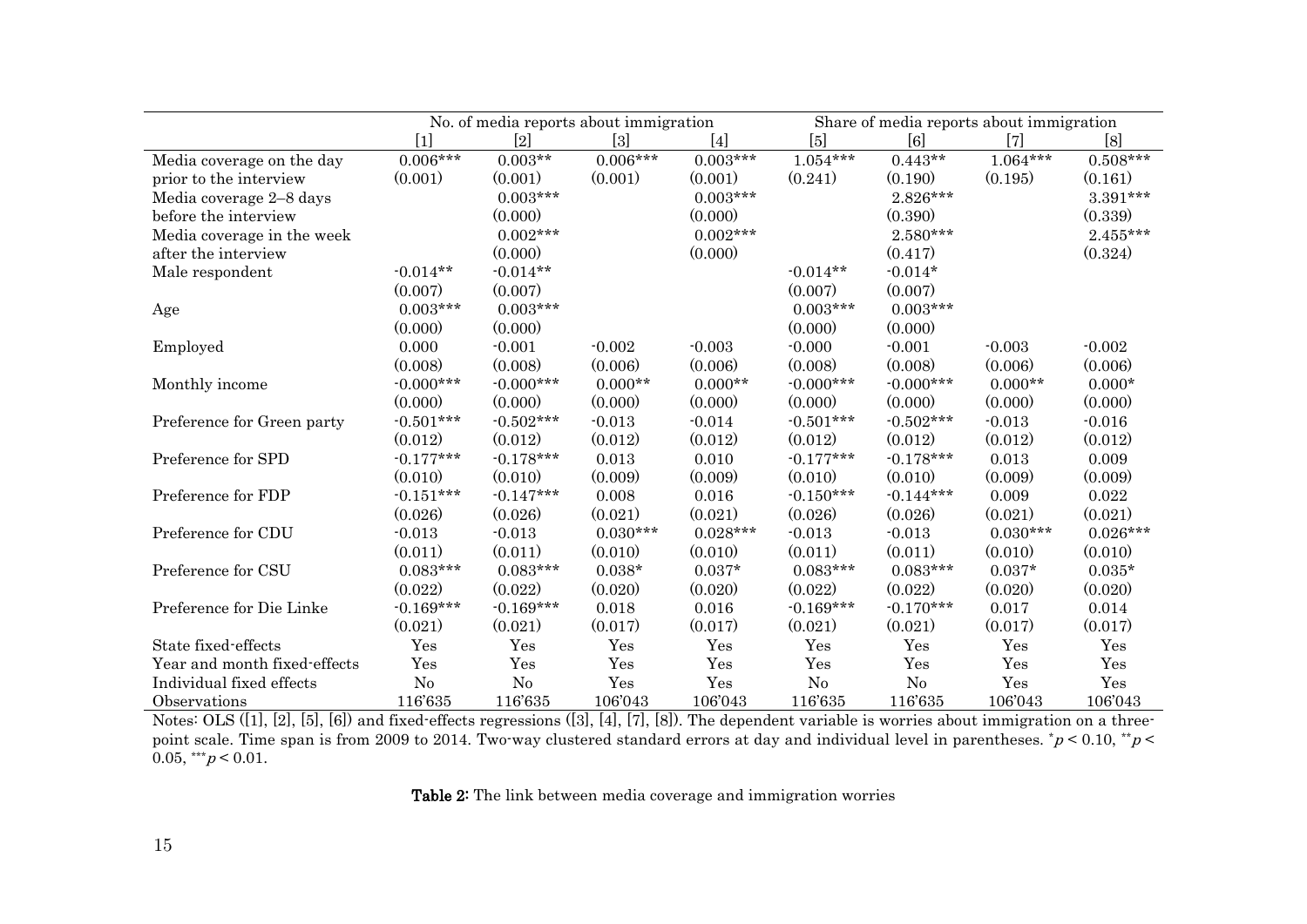To address the endogeneity concerns, we implement our instrumentation strategy using Swiss referendum decisions. Specifications (1) and (2) in Table 3 employ the frequency of media reports about immigration, while specifications (3) and (4) use the share of media reports.<sup>9</sup> We instrument the media reports on migration with a dummy variable that equals 1 if there was a referendum in Switzerland on the day of the media reports or on the previous day (that is, during the two days prior to the interview).

|                              | No. of media reports |             | Share of media reports<br>about immigration |            |
|------------------------------|----------------------|-------------|---------------------------------------------|------------|
|                              | about immigration    |             |                                             |            |
|                              | 1                    | 2           | [3]                                         | 14 I       |
| Media coverage on day prior  | 0.005                | $0.009***$  | 0.702                                       | $1.314**$  |
| to interview                 | (0.004)              | (0.003)     | (0.755)                                     | (0.622)    |
| <i>First stage:</i>          |                      |             |                                             |            |
| Referendum one or two days   | $10.431***$          | $10.657***$ | $0.070***$                                  | $0.072***$ |
| prior to interview           | (1.341)              | (1.058)     | (0.017)                                     | (0.014)    |
| F-test of excluded           | 60.55                | 101.38      | 16.02                                       | 24.71      |
| instruments                  |                      |             |                                             |            |
| Individual control variables | Yes                  | Yes         | Yes                                         | Yes        |
| Party preferences            | Yes                  | Yes         | Yes                                         | Yes        |
| State fixed-effects          | Yes                  | Yes         | Yes                                         | Yes        |
| Year and month fixed-effects | Yes                  | Yes         | Yes                                         | Yes        |
| Individual fixed effects     | N <sub>0</sub>       | Yes         | N <sub>0</sub>                              | Yes        |
| Observations                 | 116'635              | 106'043     | 116'635                                     | 106'043    |

Notes: IV regressions ([1] and [3]) and fixed-effects IV regressions ([2] and [4]). The dependent variable is worries about immigration on a three-point scale. Time span is from 2009 to 2014. The instrumental variable takes the value of 1 if a referendum took place one or two days prior to the interview (i.e., on the day of or before lagged media coverage) and 0 otherwise. Standard errors two-way clustered at individual and day level in parentheses.  $p < 0.10$ ,  $\sqrt[k]{p} < 0.05$ ,  $\sqrt[k]{p} < 0.01$ .

Table 3: IV regressions of the effect of media coverage on immigration worries

The coefficients for instrumented media coverage are positive. However, they are only statistically significant in specifications (2) and (4), which employ individual fixed-effects. First-stage F-tests of the excluded instruments suggest that the

1

 $9$  Again, we report two-way clustered standard errors for individuals and interview days.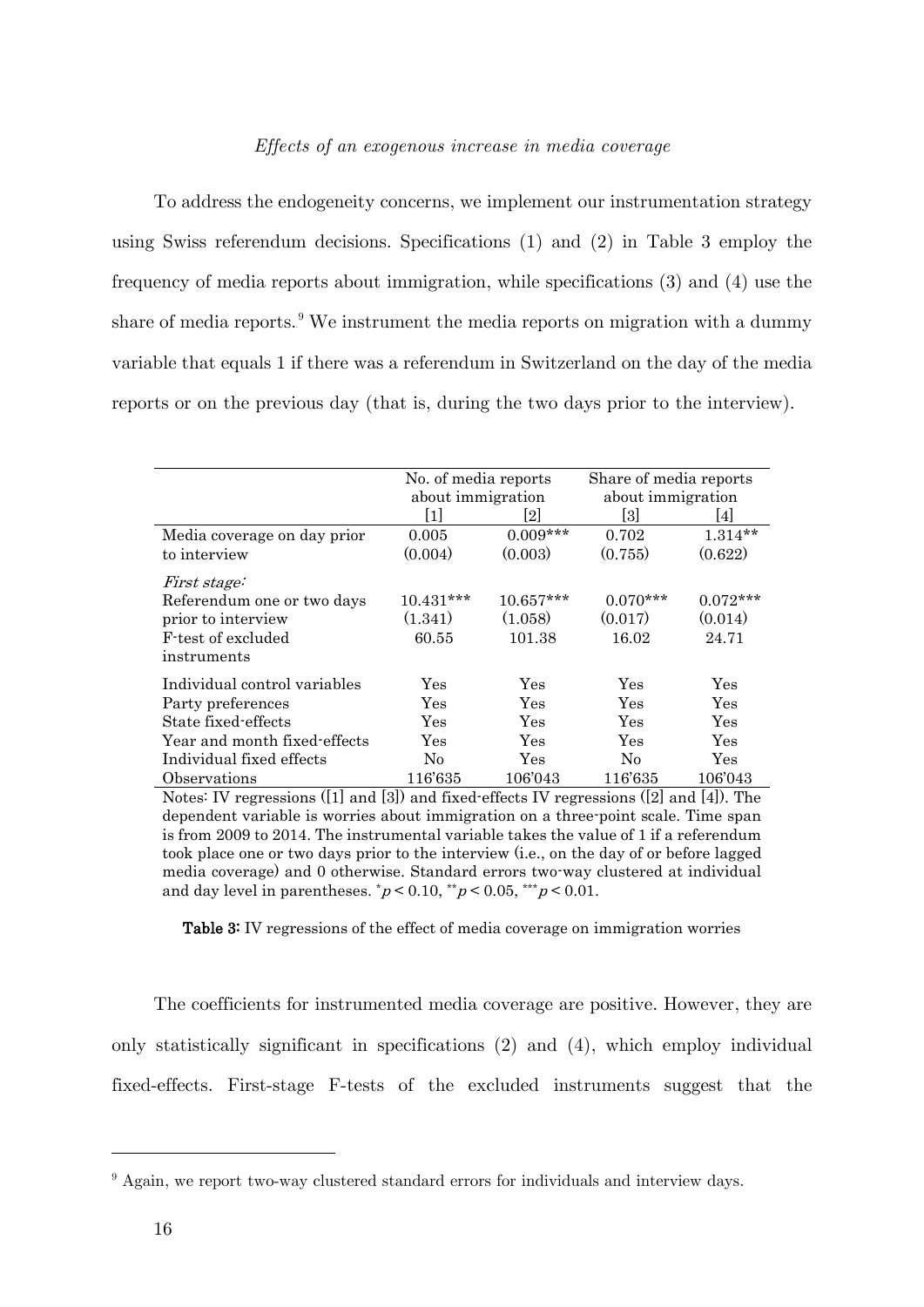instrument is statistically relevant (Stock and Yogo 2005). Given the identifying assumptions, the coefficients of the number of news items and the share of media coverage can be interpreted as giving the impact of an exogenous increase in media coverage of migration due to Swiss referenda on immigration worries in Germany. Compared to Table 3, the coefficients that capture the influence of news coverage are an order of magnitude larger in the fixed effects instrumental variable regressions.

It is important to note that while the results in Table 3 can be interpreted as causal under the identifying assumptions, identification is based on three distinct Swiss referendums. While this is sufficient to generate variation in media reports that can be exploited statistically, it is also obvious that exploiting more media spillovers would be desirable.<sup>10</sup>

# *Heterogeneous effects of media coverage on immigration worries*

In Table 4 we continue to employ our instrumental variable strategy for the number of media reports but focus on heterogeneous effects of media coverage.

We split our dataset according to three characteristics of the respondents  $-$  age, gender, and employment status – and run separate instrumental variable regressions for each subsample. All specifications also include individual fixed effects.

Comparing specifications (1) and (2) indicates that the link between media coverage of migration and immigration worries is similar for individuals below 52 years of age (median age in dataset) and those above 52 years of age. Interestingly, women seem to be more affected by the media regarding immigration worries than men (comparing specifications 3 and 4), and those respondents who are employed are more affected than people who are not active in the labor market (comparing specifications 5 and 6).

1

 $10$  We opted to use the referendums with a clear and direct link to migration.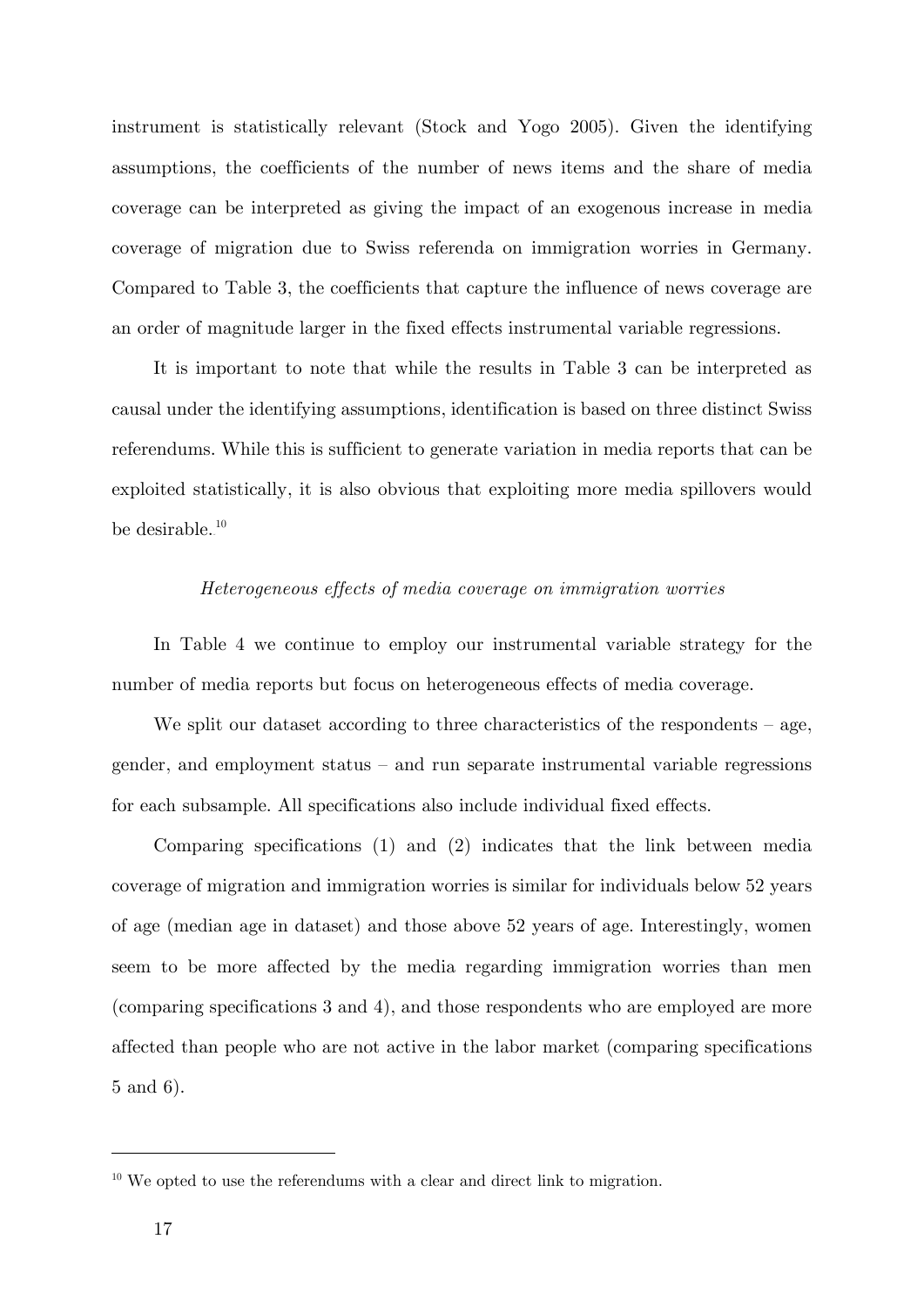| Dependent variable:<br>No. of media reports about | Elderly vs young       |               | Women vs men             |                    | In workforce vs not in<br>workforce |                |
|---------------------------------------------------|------------------------|---------------|--------------------------|--------------------|-------------------------------------|----------------|
| immigration                                       | $[1 - \text{elderly}]$ | $[2 - young]$ | $[3 \cdot \text{woman}]$ | $ 4 \cdot$ men $ $ | $ 5 - in$                           | $[6 - not in]$ |
|                                                   |                        |               |                          |                    | workforce                           | workforce      |
| Media coverage on the day                         | $0.008*$               | $0.009***$    | $0.011**$                | $0.007***$         | $0.011***$                          | $0.008***$     |
| prior to the interview                            | (0.005)                | (0.003)       | (0.004)                  | (0.002)            | (0.004)                             | (0.003)        |
| <i>First stage:</i>                               |                        |               |                          |                    |                                     |                |
| Referendum one or two days                        | 10.193***              | $10.827***$   | 10.556***                | $10.771***$        | $10.781***$                         | 10.384***      |
| prior to interview                                | (1.256)                | (0.973)       | (1.077)                  | (1.046)            | (0.0903)                            | (1.165)        |
| F-test of excluded                                | 65.83                  | 123.84        | 96.14                    | 105.97             | 142.70                              | 79.47          |
| instruments                                       |                        |               |                          |                    |                                     |                |
| Individual control variables                      | Yes                    | Yes           | Yes                      | Yes                | Yes                                 | Yes            |
| Party preferences                                 | Yes                    | Yes           | Yes                      | Yes                | Yes                                 | Yes            |
| State fixed-effects                               | Yes                    | Yes           | Yes                      | Yes                | Yes                                 | Yes            |
| Year and month fixed-effects                      | Yes                    | Yes           | Yes                      | Yes                | Yes                                 | Yes            |
| Individual fixed effects                          | Yes                    | Yes           | Yes                      | Yes                | Yes                                 | Yes            |
| Observations                                      | 51'731                 | 53'315        | 55'916                   | 50'127             | 34'292                              | 61'830         |

Notes: Fixed-effects IV regressions. The dependent variable is worries about immigration on a three-point scale. Time span is from 2009 to 2014. The instrumental variable takes the value of 1 if a referendum took place one or two days prior to the interview (i.e., on the day of or before lagged media coverage) and 0 otherwise. Standard errors two-way clustered at individual and day level in parentheses.  $p < 0.10$ ,  $\sqrt[k]{p} < 0.05$ ,  $\sqrt[k]{p} < 0.01$ .

Table 4: Heterogeneous effects – Media reports and immigration worries for different subgroups or respondents (IV regressions)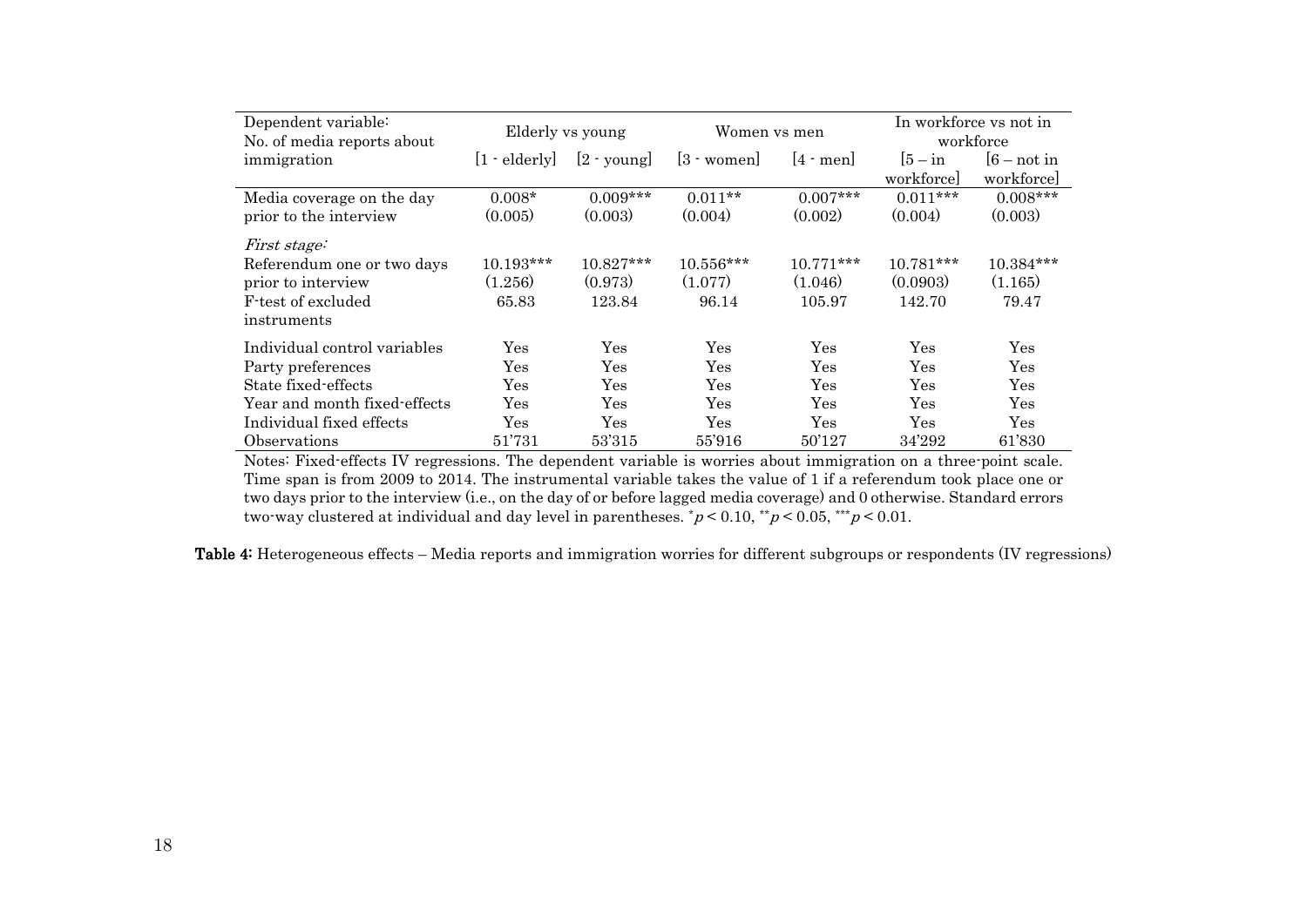#### IV. CONCLUSIONS

It is often argued that the media influence citizens' attitudes, but it is difficult to test this notion empirically, since attitudes may shape how and what the media reports. We have studied the link between media coverage of migration and immigration worries expressed by German citizens. Using individual data from the German Socio-Economic Panel and detailed daily media coverage data on migration issues, we find a statistically relevant association between the number of news items and the share of media coverage of migration and expressed immigration worries. This association prevails when accounting for individual fixed effects such that a change in news coverage of migration is associated with a change in immigration worries among respondents.

We have also explored whether an exogenous increase of media coverage of migration has an impact on attitudes towards immigration by analyzing media spillovers between Switzerland and Germany. More precisely, we use an exogenous increase in media coverage of migration in German media that originated due to Swiss referendum decisions. Swiss referenda are, arguably, not directly related to issue salience in Germany. The empirical results suggest that such an increase in media coverage tends to affect immigration worries and point to the relevance of the media in shaping public attitudes on heavily debated topics such as immigration.

Our analysis pertains to the immediate short-term effects of media coverage in a period (2009–2014) during which immigration was not particularly salient on the political and public agenda. The analysis of long-term effects would be even more difficult since public opinion and media coverage might evolve simultaneously over time. Furthermore, salience and media coverage of immigration issues increased dramatically with the refugee crisis in the second half of 2015. Whether our results can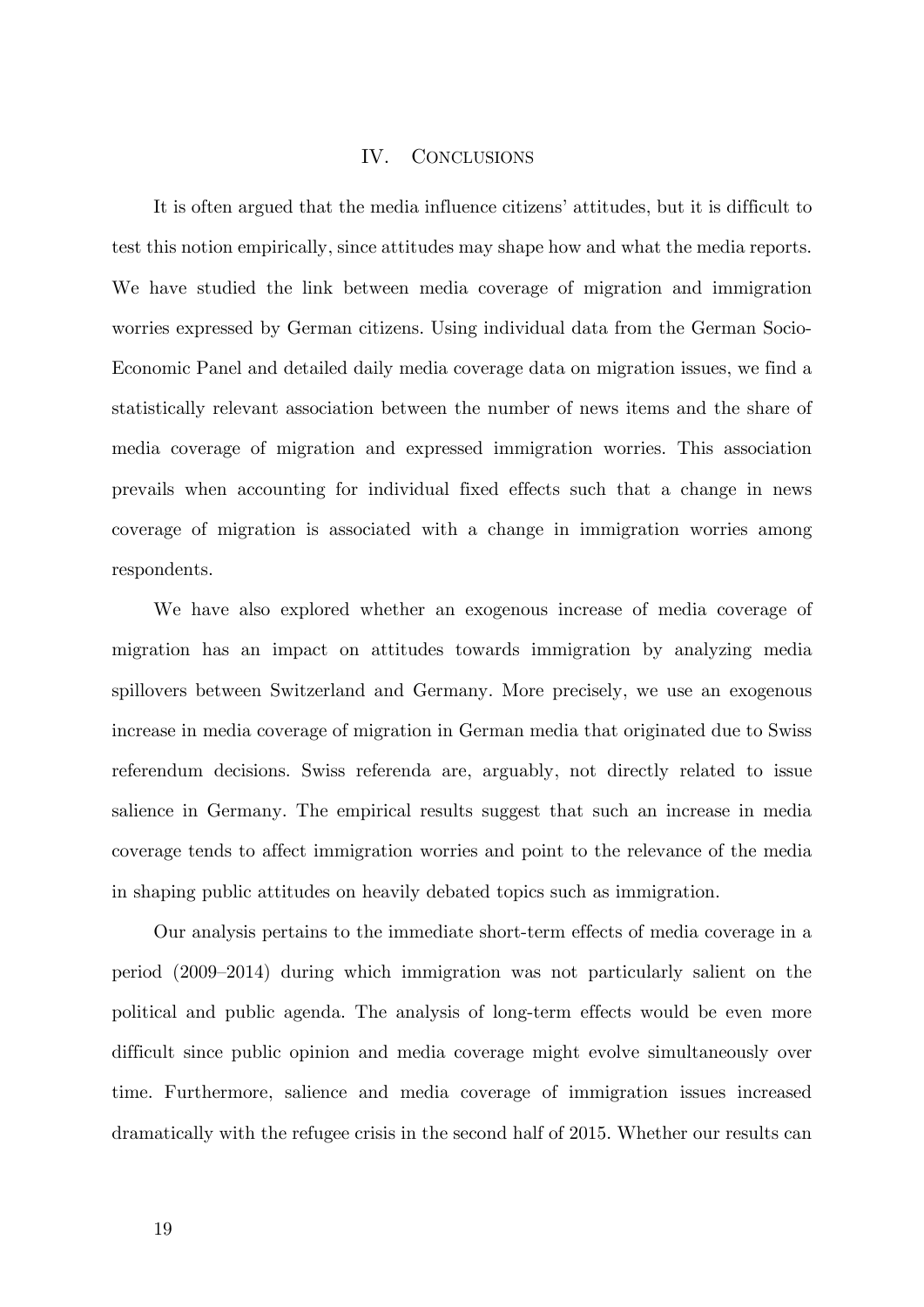be extrapolated to such a period with more extensive media coverage remains a question for further research.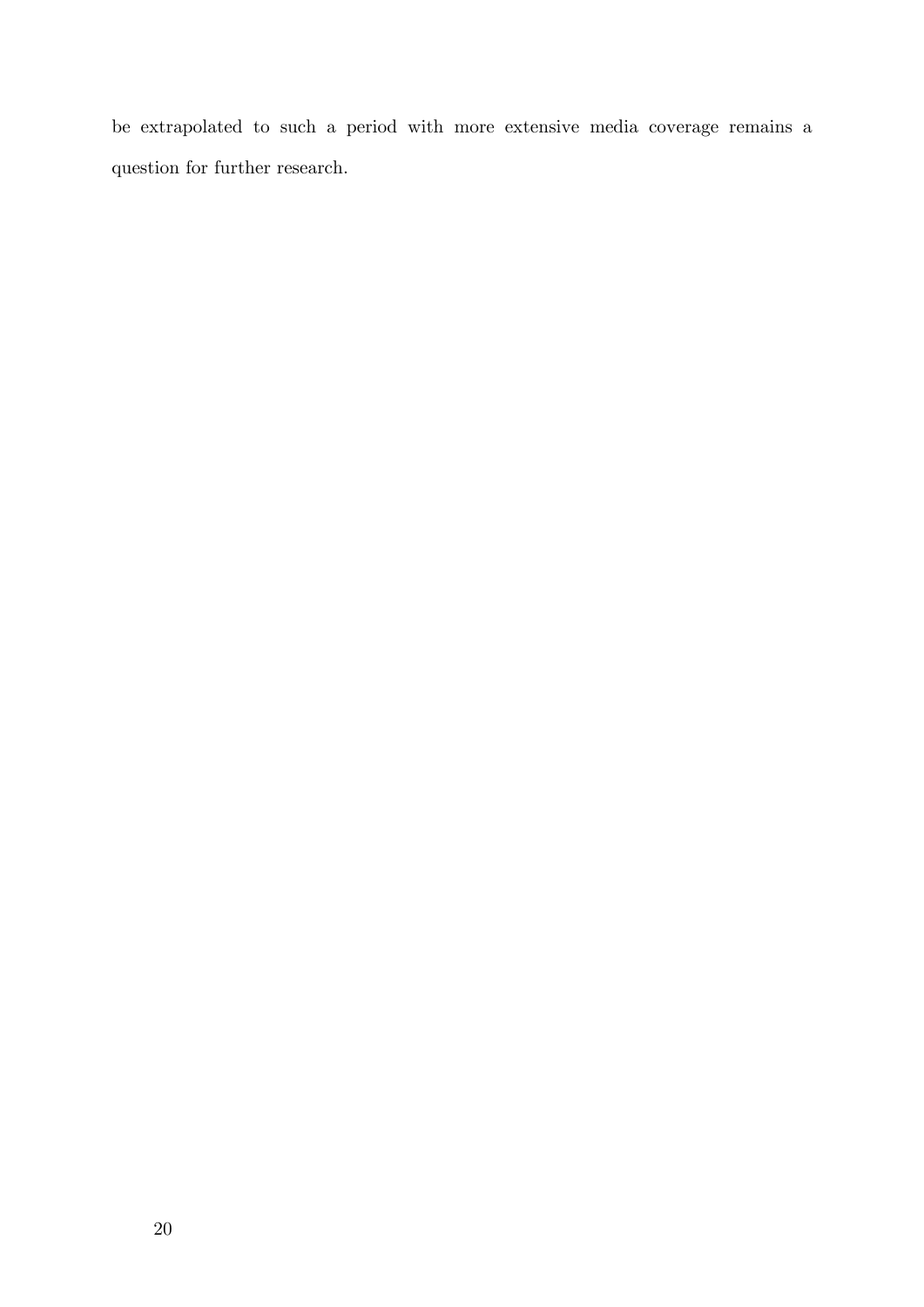#### V. REFERENCES

**Alsem, K. J., Brakman, S., Hoogduin, L., & Kuper, G.** (2008). The Impact of Newspapers on Consumer Confidence: Does Spin Bias Exist? *Applied Economics*, 40(5), 531–539.

**Beckmann, K., Dewenter, R., & Thomas, T.** (2017). Can News Draw Blood? The Impact of Media Coverage on the Number and Severity of Terror Attacks. *Peace Economics, Peace Science and Public Policy*, 23(1), 1–16.

**Bernhardt, D., Krasa, S., & Polborn, M.** (2008). Political Polarization and the Electoral Effects of Media Bias. *Journal of Public Economics*, 92(5–6), 1092–1104.

**Besley, T. & Burgess, R.** (2002). The Political Economy of Government Responsiveness: Theory and Evidence from India. *Quarterly Journal of Economics*, 117(4), 1415–1451.

**Boomgaarden, H. G., & Vliegenthart, R.** (2009). How news content influences anti‐immigration attitudes: Germany, 1993–2005. *European Journal of Political Research*, 48(4), 516–542.

**Brunner, B., & Kuhn, A.** (2018). Immigration, Cultural Distance and Natives' Attitudes towards Immigrants: Evidence from Swiss Voting Results. *Kyklos*, 71(1), 28– 58

**D'Alessio, D. D. & Allen, M.** (2000). Media Bias in Presidential Elections: a Meta-Analysis. *Journal of Communication*, 50(4), 133–156.

**DellaVigna, S., & Gentzkow, M.** (2010). Persuasion: Empirical Evidence. *Annual Review of Economics, 2*(1), 643–669.

**DellaVigna, S. & Kaplan, E.** (2007). The Fox News Effect: Media Bias and Voting. *The Quarterly Journal of Economics*, 122(3), 1187–1234.

**Dewenter, R., Heimeshoff, U., & Thomas, T.** (2016). Media Coverage and Car Manufacturers' Sales. *Economics Bulletin*, 36(2), 976–982.

**Doms, M. & Morin, M.** (2004). Consumer Sentiment, the Economy, and the News Media. Finance and Economics Discussion Series 2004–51, Board of Governors of the Federal Reserve System.

**Durante, R., & Zhuravskaya, E.** (2015). Attack When the World is not Watching? International Media and the Israeli-Palestinian Conflict. *CEPR Discussion Paper* 10750. Forthcoming in: *Journal of Political Economy.*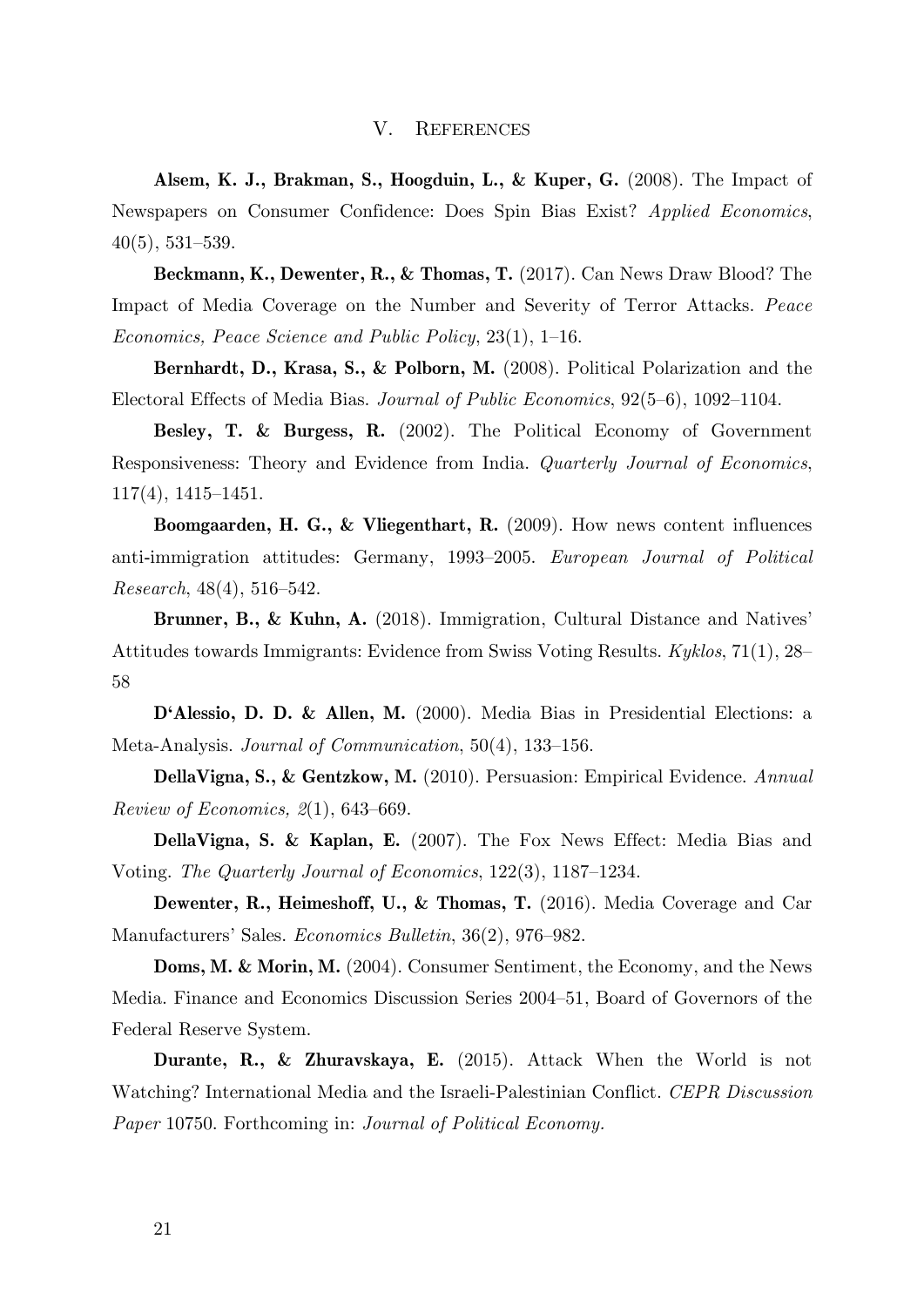**Druckman, J. N. & Parkin, M.** (2005). The Impact of Media Bias: How Editorial Slant Affects Voters. *Journal of Politics*, 67(4), 1030–1049.

**Dustmann, C., Fasani, F., Frattini, T., Minale, L., & Schönberg, U.** (2017). On the Economics and Politics of Refugee Migration. *Economic Polic*y, 32(91), 497–550.

**Eisensee, T. & Strömberg, D.** (2007). News Droughts, News Floods, and U.S. Disaster Relief. *The Quarterly Journal of Economics*, 122(2), 693–728.

**Enikolopov, R., Petrova, M. & Zhuravskaya, R.** (2011). Media and Political Persuasion: Evidence from Russia. *The American Economic Review*, 101(7), 3253– 3285.

**Entman, R. M.** (2007). Framing Bias: Media in the Distribution of Power. *Journal of Communication*, 57(1), 163–173.

**Frey, B. S. & Lüchtinger, S.** (2008). Three Strategies to Deal with Terrorism. *Economic Papers,* 27(2), 107–114.

**Frey, B. S. & Osterloh, M.** (2017). Strategies to Deal with Terrorism. *CESifo Economic Studies,* 27(2), published online first: 25 September 2017.

**Garz, M.** (2012). Job Insecurity Perceptions and Media Coverage of Labor Market Policy. *Journal of Labor Research*, 33(4), 528–544.

**Gentzkow, M.** (2006). Television and Voter Turnout. *Quarterly Journal of Economics,* 121(3), 931–972.

**Gentzkow, M. A., Shapiro, J. M. & Sinkinson, M.** (2011). The Effect of Newspaper Entry and Exit on Electoral Politics. *American Economic Review*, 101(7), 2980–3018.

**Gerber, A., Karlan, D., & Bergan, D.** (2009). Does the Media Matter? A Field Experiment Measuring the Effect of Newspapers on Voting Behavior and Political Opinions. *American Economic Journal: Applied Economics,* 1(2), 35–52.

**Grinner, J., & Steward, B. M.** (2013) Text as Data: The Promise and Pitfalls of Automatic Content, Analysis Methods for Political Texts*, Political Analysis*, 21(3), 267–297.

**Hainmueller, J., & Hopkins, D. J**. (2014). Public Attitudes toward Immigration. *Annual Review of Political Science*, 17(1), 225–249.

**Halla, M., Wagner, A. F., & Zweimüller, J.** (2017). Immigration and Voting for the Far Right. *Journal of the European Economic Association, 15*(6), 1341–1385.

**Hessami, Z.** (2016). How Do Voters React to Complex Choices in a Direct Democracy? Evidence from Switzerland. *Kyklos*, 69(2), 263–293.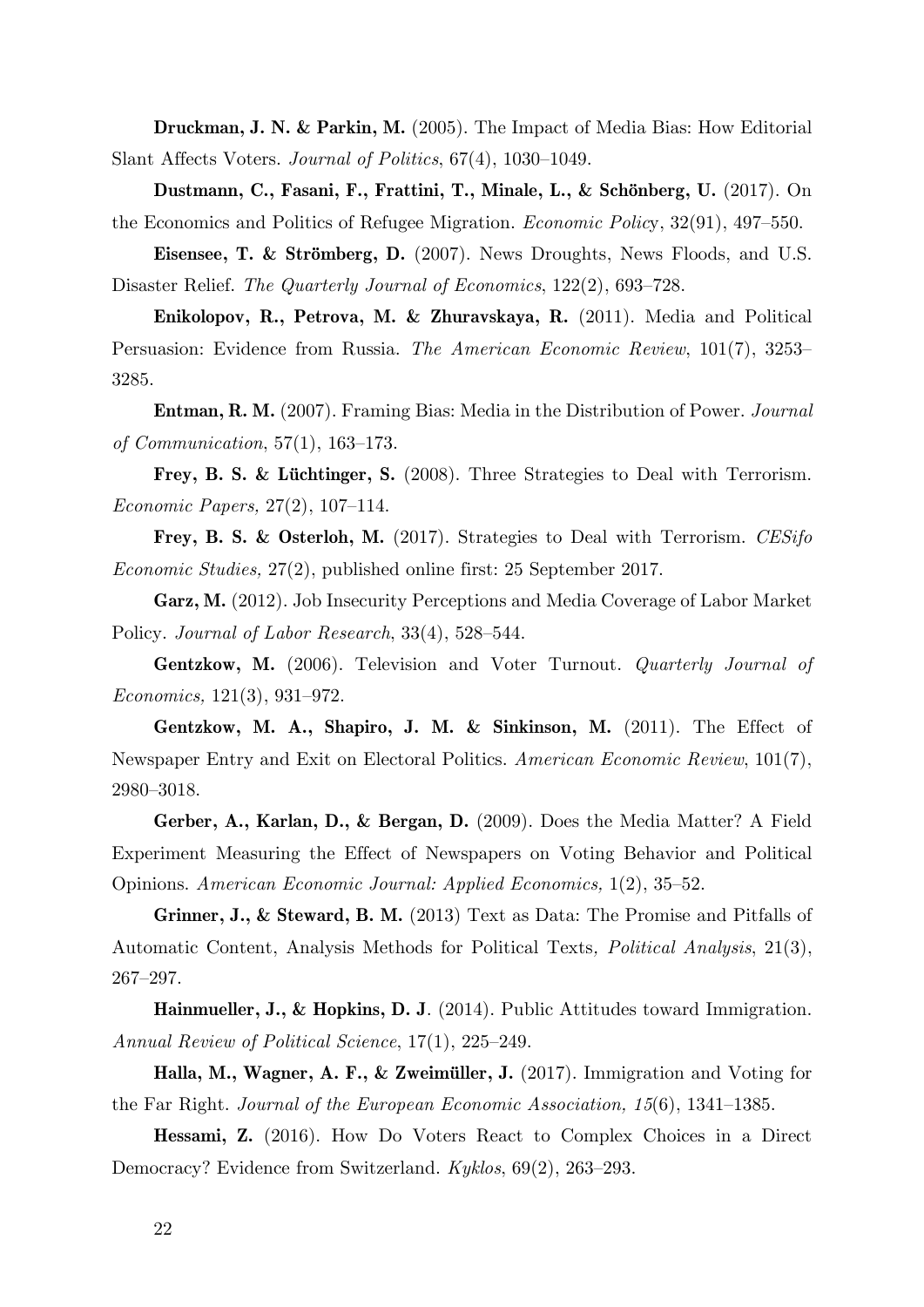**Kholodilin, K.A., Thomas, T., Ulbricht, D.** (2017) Do Media Data Help to Predict German Industrial Production? *Journal of Forecasting,* 36 (5), 483–496.

**Jetter, M.** (2017). The Effect of Media Attention on Terrorism. *Journal of Public Economics, 153*, 32–48.

**Lamla, M. J. & Maag, T.** (2012). The Role of Media for Inflation Forecast Disagreement of Households and Professional Forecasters. *Journal of Money, Credit and Banking*, 44(7), 1325–1350.

**McCombs, M. E. & Shaw, D. L.** (1972). The Agenda-Setting Function of Mass Media. *Public Opinion Quarterly*, 36(2), 176–187.

**Meltzer, C. E., Schemer, C., Boomgaarden, H. G., Strömbäck, J., Eberl, J.-M., Theorin, N., & Heidenreich, T.** (2017). Media Effects on Attitudes toward Migration and Mobility in the EU: A Comprehensive Literature Review. Paper prepared as part of the REMINDER project. Available online at: https://www.reminder-project.eu/wpcontent/uploads/2017/05/REMINDER\_D9\_1\_Media\_effects\_migration\_mobility \_web.pdf.

**Nadeau, R., Niemi, R. G. & Amato, T.** (2000). Elite Economic Forecasts, Economic News, Mass Economic Expectations, and Voting Intentions in Great Britain. *European Journal of Political Research*, 38(1), 135–170.

**Oberholzer-Gee, F., & Waldfogel, J.** (2009). Media Markets and Localism: Does Local News en Espanol Boost Hispanic Voter Turnout? *American Economic Review,*  99(5), 2120–2128.

**Portmann, M., Stadelmann, D., & Eichenberger, R**. (2012). District Magnitude and Representation of the Majority's Preferences: Quasi-Experimental Evidence from Popular and Parliamentary Votes, *Public Choice*, 151(3–4), 585–610

**Prat, A. & Strömberg, D.** (2013). The Political Economy of Mass Media. In: Daron Acemoglu, Manuel Arellano and Eddie Dekel (eds.). *Advances in Economics and Econometrics. Tenth World Congress*, vol. 2. Applied Economics. Cambridge, UK: Cambridge University Press, 135–187.

**Snyder Jr., J. M. & Strömberg, D.** (2010). Press Coverage and Political Accountability. *Journal of Political Economy*, 118(2), 355–408.

**Soroka, S. N.** (2006). Good News and Bad News: Asymmetric Responses to Economic Information. *The Journal of Politics*, 68(2), 372–385.

**Stock, J. H., & Yogo, M.** (2005). Asymptotic Distributions of Instrumental Variables Statistics with Many Instruments. In: D. W. K. Andrews and J. H. Stock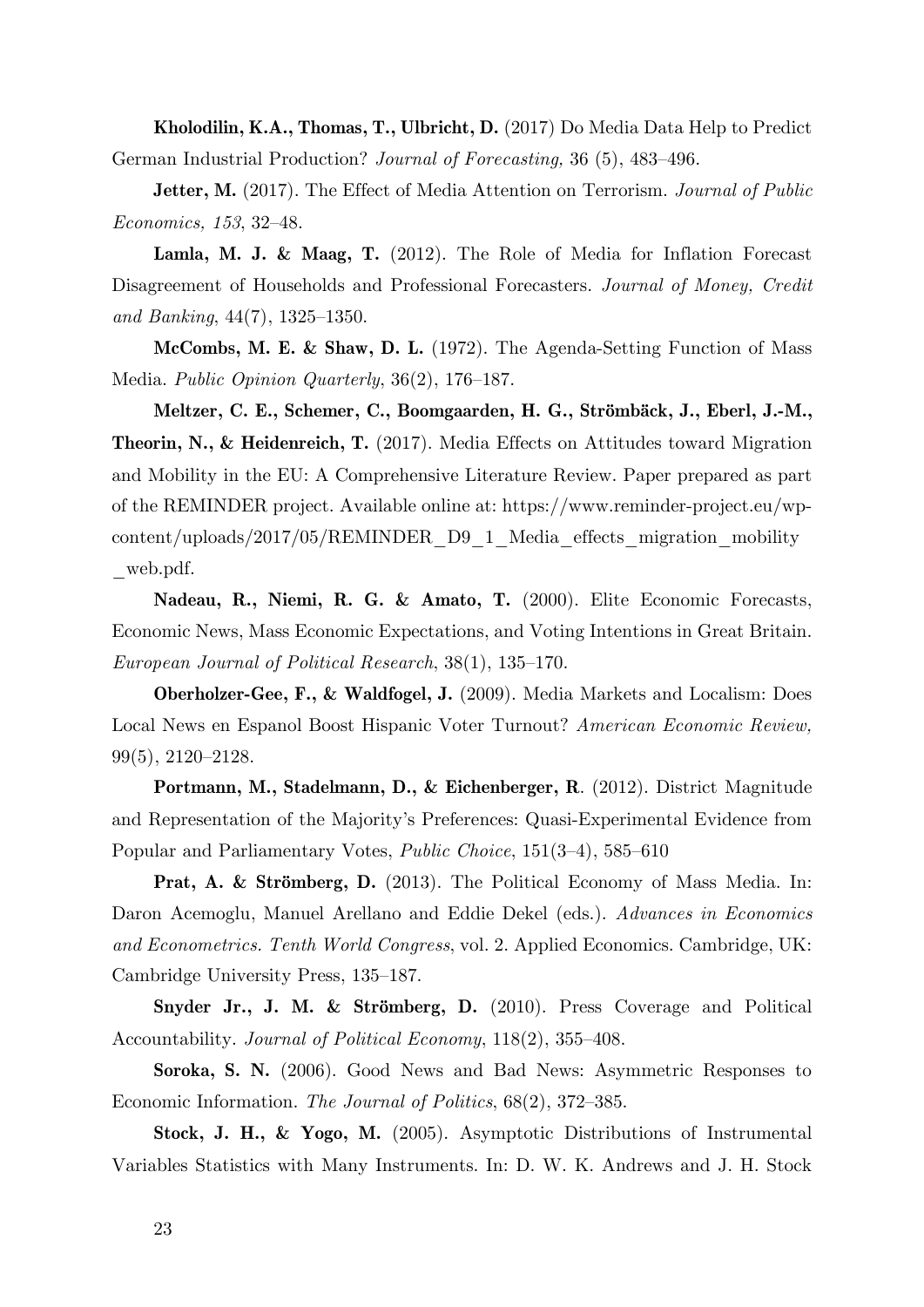(eds.). *Identification and Inference for Econometric Models: A Festschrift in Honor of Thomas J. Rothenberg*. Cambridge, UK: Cambridge University Press.

**Strömberg, D.** (2004). Radio's Impact on Public Spending. *Quarterly Journal of Economics,* 119(1), 189–221.

**Strömberg, D.** (2015). Media and Politics. *Annual Review of Economics,* 7(1), 173–205.

**Tausch, F., & Zumbuehl, M.** (2018). Stability of risk attitudes and media coverage of economic news. *Journal of Economic Behavior & Organization*, forthcoming.

**van Raaij, W. F.** (1989). Economic News, Expectations and Macro-Economic Behavior. *Journal of Economic Psychology*, 10(4), 473–493.

**Wagner, G.G., Frick, J.R., Schupp, J.** (2007). The German Socio-Economic Panel Study (SOEP): Scope, Evolution and Enhancements. SOEPpapers on Multidisciplinary Panel Data Research, No 1, Berlin.

**Williams, L. V. & Reade, J. J.** (2016). Prediction Markets, Social Media and Information Efficiency. *Kyklos*, 69(3), 518–556.

**Yanagizawa-Drott, D.** (2014). Propaganda and Conflict: Evidence from the Rwandan Genocide. *The Quarterly Journal of Economics,* 129(4), 1947–1994.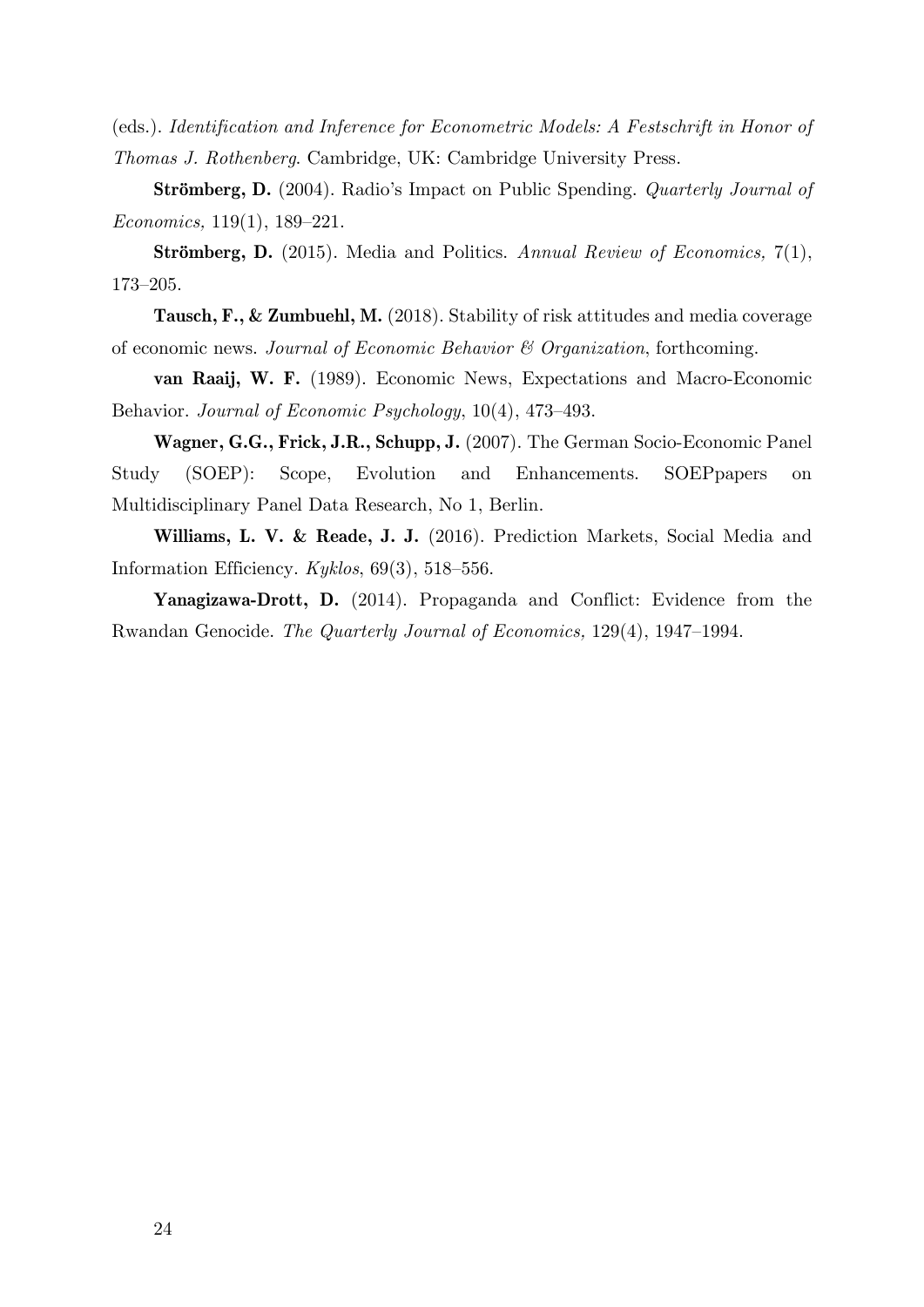| Media outlet                                   | No. of new items<br>on foreigners | No. of news items<br>on all protagonists |
|------------------------------------------------|-----------------------------------|------------------------------------------|
|                                                | and/or migration                  | and topics                               |
| TV news shows (private)                        |                                   |                                          |
| RTL aktuell                                    | 124                               | 33,882                                   |
| TV news shows (public broadcasting service)    |                                   |                                          |
| Tagesthemen (ARD)                              | 669                               | 53,154                                   |
| Tagesschau (ARD)                               | 553                               | 43,312                                   |
| heute (ZDF)                                    | 478                               | 49,643                                   |
| heute journal (ZDF)                            | 549                               | 51,545                                   |
| TV magazines (public broadcasting service)     |                                   |                                          |
| Fakt (MDR)                                     | $\overline{7}$                    | 541                                      |
| Frontal 21 (ZDF)                               | 29                                | 4928                                     |
| Kontraste (SFB)                                | 22                                | 781                                      |
| Monitor (WDR)                                  | 24                                | 1209                                     |
| Panorama (NDR)                                 | 27                                | 928                                      |
| Plusminus (ARD)                                | $\mathbf{0}$                      | 2817                                     |
| Report (BR)                                    | 16                                | 910                                      |
| Report (SWR)                                   | 25                                | 1044                                     |
| WISO (ZDF)                                     | $\overline{2}$                    | 6212                                     |
| Bericht aus Berlin (ARD)                       | 9                                 | 2891                                     |
| Berlin direkt (ZDF)                            | 14                                | 2988                                     |
| Börse vor Acht (ARD)                           | $\overline{0}$                    | 1695                                     |
| Radio news shows (public broadcasting service) |                                   |                                          |
| 7 Uhr-Nachrichten (Deutschlandfunk)            | 132                               | 14,359                                   |
| Daily newspaper                                |                                   |                                          |
| <b>Bild</b>                                    | 303                               | 38,742                                   |
| Magazines and weeklies                         |                                   |                                          |
| Bild am Sonntag (BamS)                         | 79                                | 9990                                     |
| Frankfurter Allgemeine Sonntagszeitung (FAS)   | 20                                | 2902                                     |
| Focus                                          | 87                                | 14,721                                   |
| Spiegel                                        | 139                               | 12,284                                   |
| Welt am Sonntag (WamS)                         | 52                                | 3677                                     |
| <b>Business magazines</b>                      |                                   |                                          |
| Capital                                        | 9                                 | 5722                                     |
| Manager Magazin                                | $\boldsymbol{0}$                  | 2531                                     |
| <b>Total</b>                                   |                                   |                                          |
| Number of observations                         | 3369                              | 363,408                                  |

# VI. APPENDIX

Table A1: The analyzed media set 2009–2014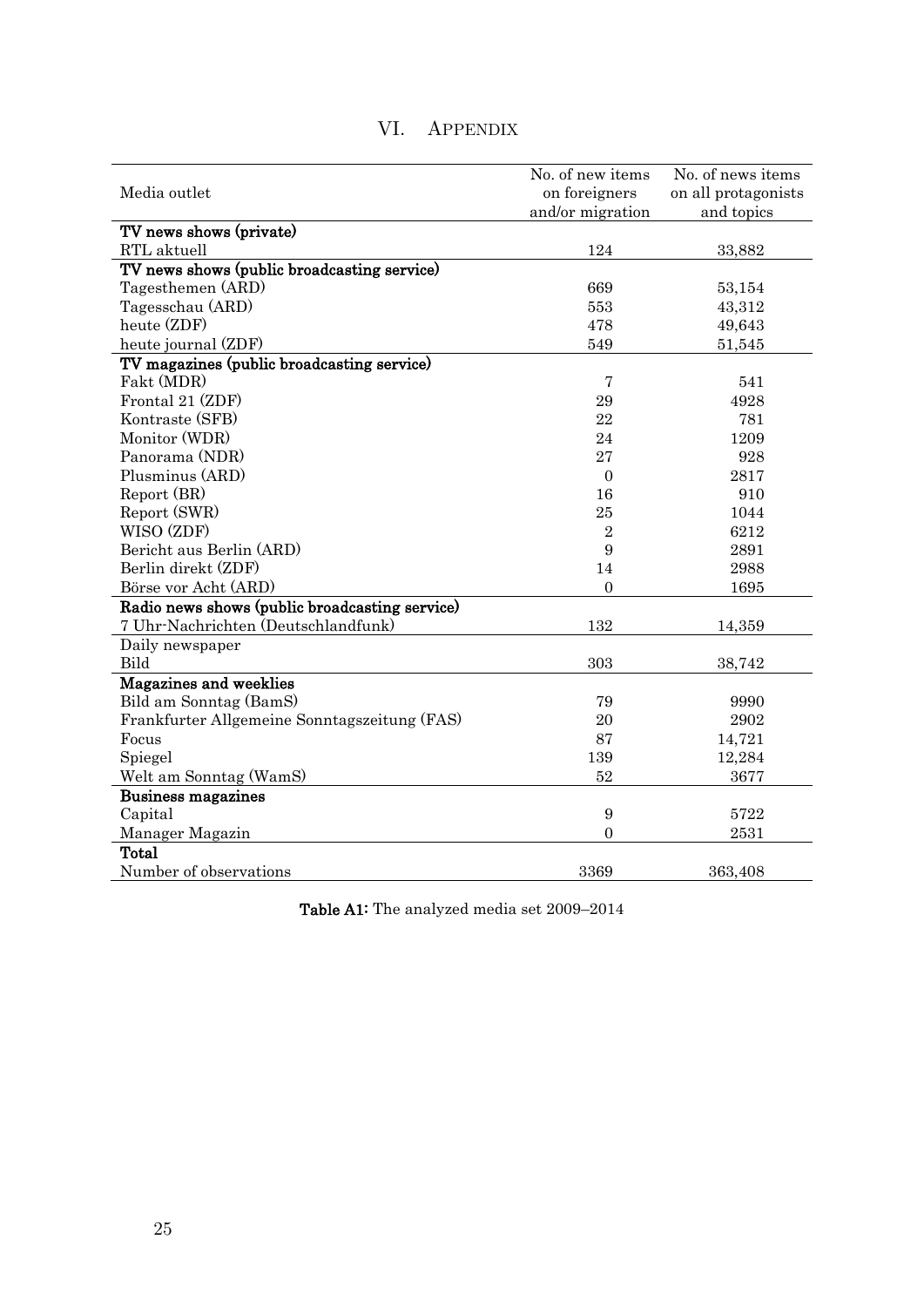|                      |                      | No. of media reports | Share of media reports |           |  |
|----------------------|----------------------|----------------------|------------------------|-----------|--|
|                      | $[1]$                | [2]                  | [3]                    | [4]       |  |
| Swiss Referendum in  | $1.554*$             |                      | $0.010*$               |           |  |
| previous week        | (0.831)              |                      | (0.005)                |           |  |
| Swiss Referendum on  |                      | $5.692***$           |                        | $0.033**$ |  |
| same or previous day |                      | (2.097)              |                        | (0.014)   |  |
| Year fixed effects   | $\operatorname{Yes}$ | Yes                  | Yes                    | Yes       |  |
| Observations         | 45                   | 45                   | 45                     | 45        |  |
| $\mathbf{R}^2$       | 0.12                 | 0.48                 | 0.15                   | 0.41      |  |

Notes: OLS regressions with robust standard errors in parentheses.  $\mathbf{r}$   $> 0.10$ ,  $\mathbf{r} \cdot \mathbf{r}$   $> 0.05$ ,  $\mathbf{r} \cdot \mathbf{r}$   $>$  $< 0.01$ .

Table A2: Swiss referendum decision and daily media coverage of immigration issues in Germany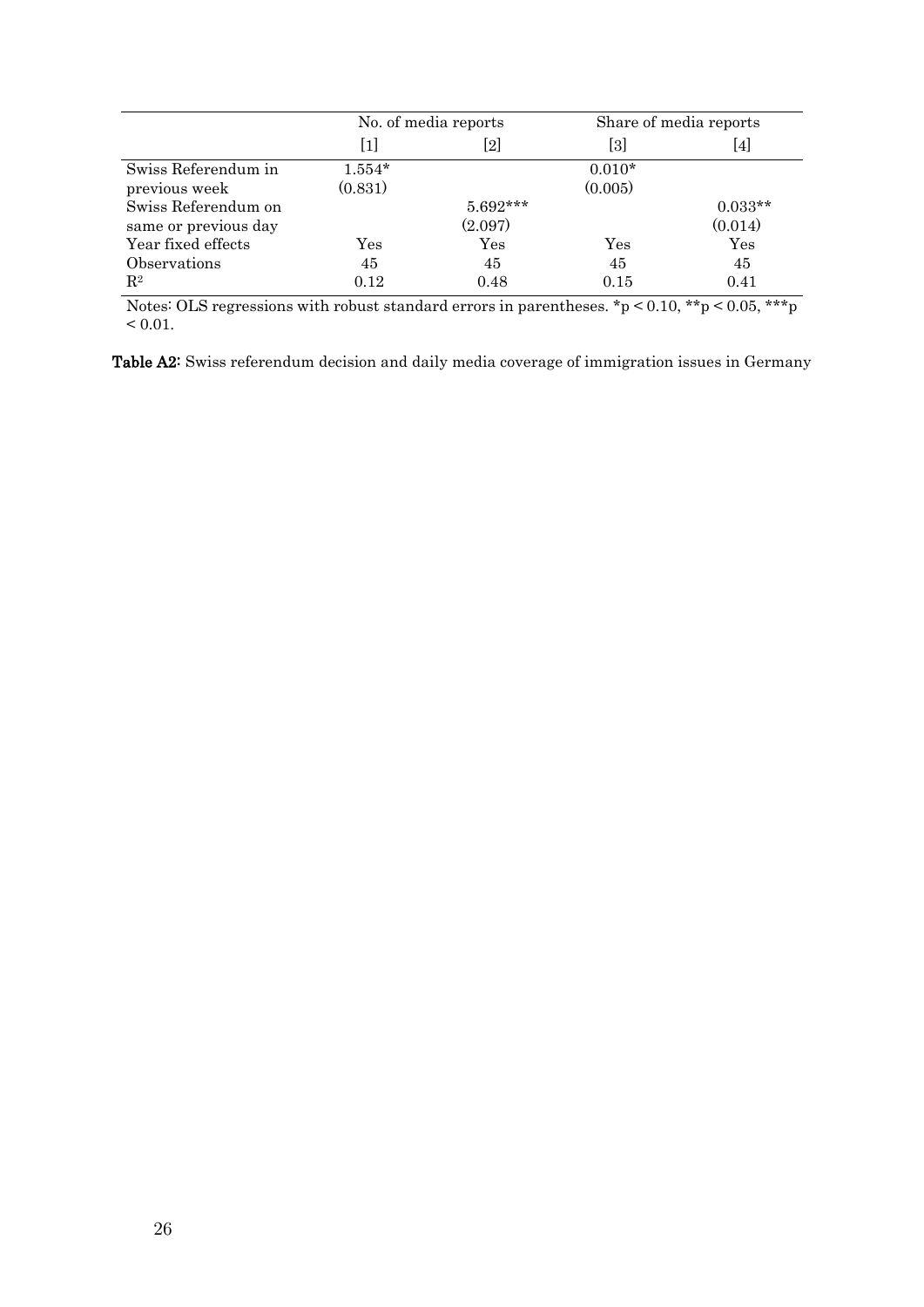# PREVIOUS DISCUSSION PAPERS

- 288 Benesch, Christine, Loretz, Simon, Stadelmann, David and Thomas, Tobias, Media Coverage and Immigration Worries: Econometric Evidence, April 2018.
- 287 Dewenter, Ralf, Linder, Melissa and Thomas, Tobias, Can Media Drive the Electorate? The Impact of Media Coverage on Party Affiliation and Voting Intentions, April 2018.
- 286 Jeitschko, Thomas D., Kim, Soo Jin and Yankelevich, Aleksandr, A Cautionary Note on Using Hotelling Models in Platform Markets, April 2018.
- 285 Baye, Irina, Reiz, Tim and Sapi, Geza, Customer Recognition and Mobile Geo-Targeting, March 2018.
- 284 Schaefer, Maximilian, Sapi, Geza and Lorincz, Szabolcs, The Effect of Big Data on Recommendation Quality. The Example of Internet Search, March 2018.
- 283 Fischer, Christian and Normann, Hans-Theo, Collusion and Bargaining in Asymmetric Cournot Duopoly – An Experiment, March 2018.
- 282 Friese, Maria, Heimeshoff, Ulrich and Klein, Gordon, Property Rights and Transaction Costs – The Role of Ownership and Organization in German Public Service Provision, February 2018.
- 281 Hunold, Matthias and Shekhar, Shiva, Supply Chain Innovations and Partial Ownership, February 2018.
- 280 Rickert, Dennis, Schain, Jan Philip and Stiebale, Joel, Local Market Structure and Consumer Prices: Evidence from a Retail Merger, January 2018.
- 279 Dertwinkel-Kalt, Markus and Wenzel, Tobias, Focusing and Framing of Risky Alternatives, December 2017. Forthcoming in: Journal of Economic Behavior and Organization.
- 278 Hunold, Matthias, Kesler, Reinhold, Laitenberger, Ulrich and Schlütter, Frank, Evaluation of Best Price Clauses in Online Hotel Booking, December 2017 (First Version October 2016). Forthcoming in: Journal of Industrial Organization.
- 277 Haucap, Justus, Thomas, Tobias and Wohlrabe, Klaus, Publication Performance vs. Influence: On the Questionable Value of Quality Weighted Publication Rankings, December 2017.
- 276 Haucap, Justus, The Rule of Law and the Emergence of Market Exchange: A New Institutional Economic Perspective, December 2017. Published in: von Alemann, U., D. Briesen & L. Q. Khanh (eds.), The State of Law: Comparative Perspectives on the Rule of Law, Düsseldorf University Press: Düsseldorf 2017, pp. 143-172.
- 275 Neyer, Ulrike and Sterzel, André, Capital Requirements for Government Bonds Implications for Bank Behaviour and Financial Stability, December 2017.
- 274 Deckers, Thomas, Falk, Armin, Kosse, Fabian, Pinger, Pia and Schildberg-Hörisch, Hannah, Socio-Economic Status and Inequalities in Children's IQ and Economic Preferences, November 2017.
- 273 Defever, Fabrice, Fischer, Christian and Suedekum, Jens, Supplier Search and Re-matching in Global Sourcing – Theory and Evidence from China, November 2017.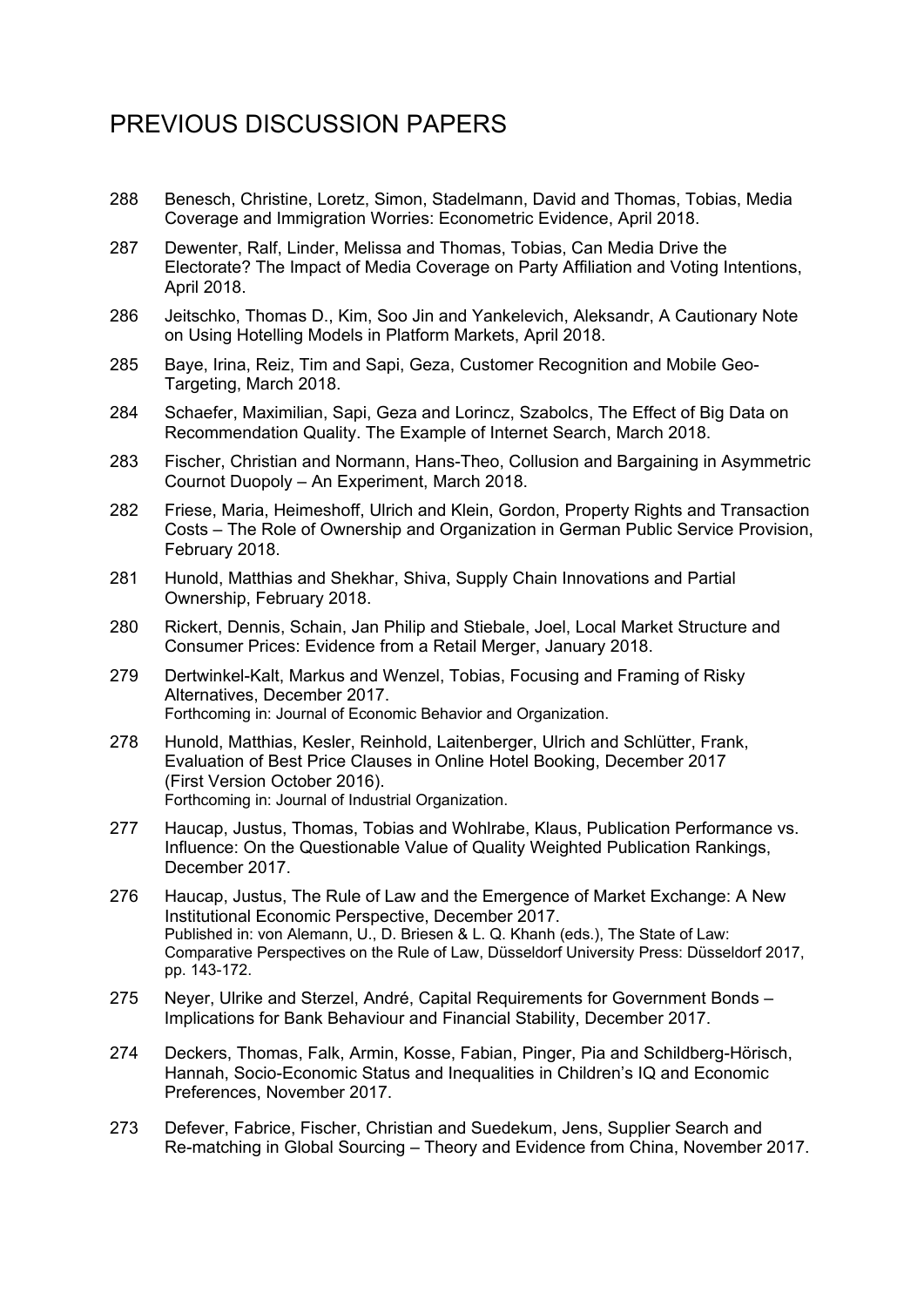- 272 Thomas, Tobias, Heß, Moritz and Wagner, Gert G., Reluctant to Reform? A Note on Risk-Loving Politicians and Bureaucrats, October 2017. Published in: Review of Economics, 68 (2017), pp. 167-179.
- 271 Caprice, Stéphane and Shekhar, Shiva, Negative Consumer Value and Loss Leading, October 2017.
- 270 Emch, Eric, Jeitschko, Thomas D. and Zhou, Arthur, What Past U.S. Agency Actions Say About Complexity in Merger Remedies, With an Application to Generic Drug Divestitures, October 2017. Published in: Competition: The Journal of the Antitrust, UCL and Privacy Section of the California Lawyers Association, 27 (2017/18), pp. 87-104.
- 269 Goeddeke, Anna, Haucap, Justus, Herr, Annika and Wey, Christian, Flexibility in Wage Setting Under the Threat of Relocation, September 2017. Published in: Labour: Review of Labour Economics and Industrial Relations, 32 (2018), pp. 1-22.
- 268 Haucap, Justus, Merger Effects on Innovation: A Rationale for Stricter Merger Control?, September 2017. Published in: Concurrences: Competition Law Review, 4 (2017), pp.16-21.
- 267 Brunner, Daniel, Heiss, Florian, Romahn, André and Weiser, Constantin, Reliable Estimation of Random Coefficient Logit Demand Models, September 2017.
- 266 Kosse, Fabian, Deckers, Thomas, Schildberg-Hörisch, Hannah and Falk, Armin, The Formation of Prosociality: Causal Evidence on the Role of Social Environment, July 2017.
- 265 Friehe, Tim and Schildberg-Hörisch, Hannah, Predicting Norm Enforcement: The Individual and Joint Predictive Power of Economic Preferences, Personality, and Self-Control, July 2017. Published in: European Journal of Law and Economics, 45 (2018), pp. 127-146.
- 264 Friehe, Tim and Schildberg-Hörisch, Hannah, Self-Control and Crime Revisited: Disentangling the Effect of Self-Control on Risk Taking and Antisocial Behavior, July 2017. Published in: European Journal of Law and Economics, 45 (2018), pp. 127-146.
- 263 Golsteyn, Bart and Schildberg-Hörisch, Hannah, Challenges in Research on Preferences and Personality Traits: Measurement, Stability, and Inference, July 2017. Published in: Journal of Economic Psychology, 60 (2017), pp. 1-6.
- 262 Lange, Mirjam R.J., Tariff Diversity and Competition Policy Drivers for Broadband Adoption in the European Union, July 2017. Published in: Journal of Regulatory Economics, 52 (2017), pp. 285-312.
- 261 Reisinger, Markus and Thomes, Tim Paul, Manufacturer Collusion: Strategic Implications of the Channel Structure, July 2017.
- 260 Shekhar, Shiva and Wey, Christian, Uncertain Merger Synergies, Passive Partial Ownership, and Merger Control, July 2017.
- 259 Link, Thomas and Neyer, Ulrike, Friction-Induced Interbank Rate Volatility under Alternative Interest Corridor Systems, July 2017.
- 258 Diermeier, Matthias, Goecke, Henry, Niehues, Judith and Thomas, Tobias, Impact of Inequality-Related Media Coverage on the Concerns of the Citizens, July 2017.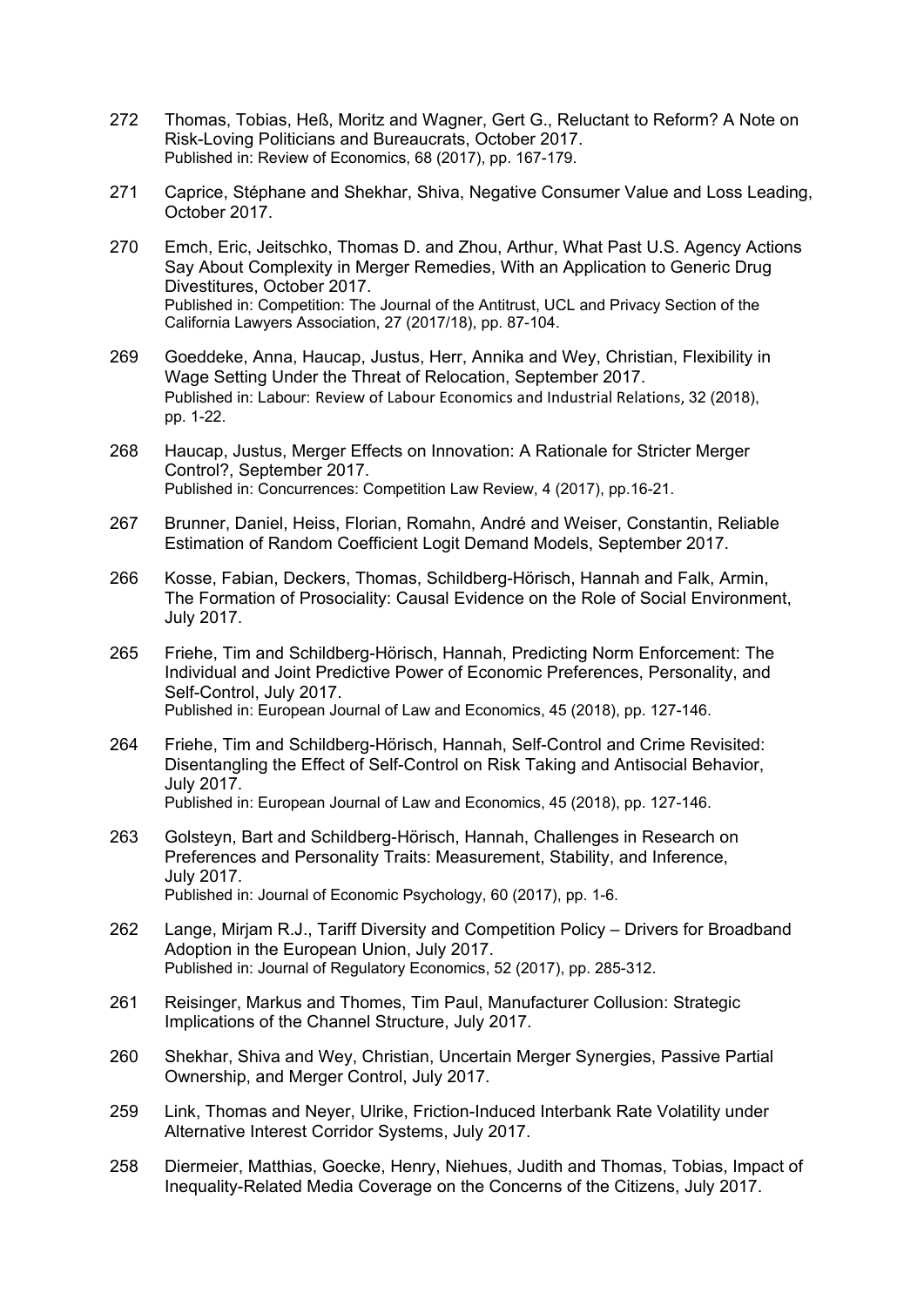- 257 Stiebale, Joel and Wößner, Nicole, M&As, Investment and Financing Constraints, July 2017.
- 256 Wellmann, Nicolas, OTT-Messaging and Mobile Telecommunication: A Joint Market? – An Empirical Approach, July 2017.
- 255 Ciani, Andrea and Imbruno, Michele, Microeconomic Mechanisms Behind Export Spillovers from FDI: Evidence from Bulgaria, June 2017. Published in: Review of World Economics, 153 (2017), pp. 704-734.
- 254 Hunold, Matthias and Muthers, Johannes, Capacity Constraints, Price Discrimination, Inefficient Competition and Subcontracting, June 2017.
- 253 Dertwinkel-Kalt, Markus and Köster, Mats, Salient Compromises in the Newsvendor Game, June 2017. Published in: Journal of Economic Behavior and Organization, 141 (2017), pp. 301-315.
- 252 Siekmann, Manuel, Characteristics, Causes, and Price Effects: Empirical Evidence of Intraday Edgeworth Cycles, May, 2017.
- 251 Benndorf, Volker, Moellers, Claudia and Normann, Hans-Theo, Experienced vs. Inexperienced Participants in the Lab: Do they Behave Differently?, May 2017. Published in: Journal of the Economic Science Association, 3 (2017), pp.12-25.
- 250 Hunold, Matthias, Backward Ownership, Uniform Pricing and Entry Deterrence, May 2017.
- 249 Kreickemeier, Udo and Wrona, Jens, Industrialisation and the Big Push in a Global Economy, May 2017.
- 248 Dertwinkel-Kalt, Markus and Köster, Mats, Local Thinking and Skewness Preferences, April 2017.
- 247 Shekhar, Shiva, Homing Choice and Platform Pricing Strategy, March 2017.
- 246 Manasakis, Constantine, Mitrokostas, Evangelos and Petrakis, Emmanuel, Strategic Corporate Social Responsibility by a Multinational Firm, March 2017.
- 245 Ciani, Andrea, Income Inequality and the Quality of Imports, March 2017.
- 244 Bonnet, Céline and Schain, Jan Philip, An Empirical Analysis of Mergers: Efficiency Gains and Impact on Consumer Prices, February 2017.
- 243 Benndorf, Volker and Martinez-Martinez, Ismael, Perturbed Best Response Dynamics in a Hawk-Dove Game, January 2017. Published in: Economics Letters, 153 (2017), pp. 61-64.
- 242 Dauth, Wolfgang, Findeisen, Sebastian and Suedekum, Jens, Trade and Manufacturing Jobs in Germany, January 2017. Published in: American Economic Review, Papers & Proceedings, 107 (2017), pp. 337-342.
- 241 Borrs, Linda and Knauth, Florian, The Impact of Trade and Technology on Wage Components, December 2016.
- 240 Haucap, Justus, Heimeshoff, Ulrich and Siekmann, Manuel, Selling Gasoline as a By-Product: The Impact of Market Structure on Local Prices, December 2016.
- 239 Herr, Annika and Normann, Hans-Theo, How Much Priority Bonus Should be Given to Registered Organ Donors? An Experimental Analysis, November 2016.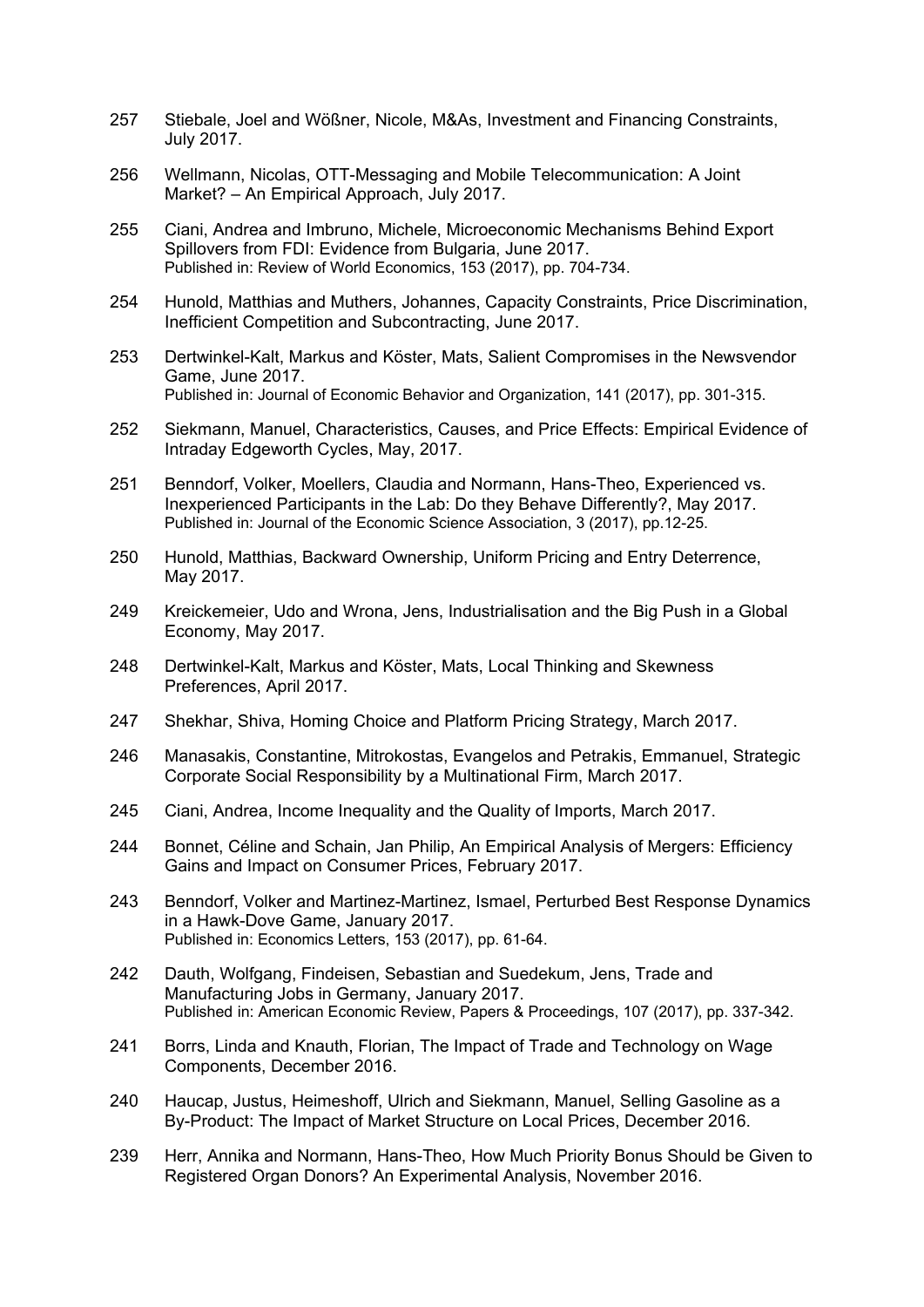- 238 Steffen, Nico, Optimal Tariffs and Firm Technology Choice: An Environmental Approach, November 2016.
- 237 Behrens, Kristian, Mion, Giordano, Murata, Yasusada and Suedekum, Jens, Distorted Monopolistic Competition, November 2016.
- 236 Beckmann, Klaus, Dewenter, Ralf and Thomas, Tobias, Can News Draw Blood? The Impact of Media Coverage on the Number and Severity of Terror Attacks, November 2016. Published in: Peace Economics, Peace Science and Public Policy, 23 (1) 2017, pp. 1-16.
- 235 Dewenter, Ralf, Dulleck, Uwe and Thomas, Tobias, Does the 4<sup>th</sup> Estate Deliver? Towars a More Direct Measure of Political Media Bias, November 2016.
- 234 Egger, Hartmut, Kreickemeier, Udo, Moser, Christoph and Wrona, Jens, Offshoring and Job Polarisation Between Firms, November 2016.
- 233 Moellers, Claudia, Stühmeier, Torben and Wenzel, Tobias, Search Costs in Concentrated Markets – An Experimental Analysis, October 2016.
- 232 Moellers, Claudia, Reputation and Foreclosure with Vertical Integration Experimental Evidence, October 2016.
- 231 Alipranti, Maria, Mitrokostas, Evangelos and Petrakis, Emmanuel, Non-comparative and Comparative Advertising in Oligopolistic Markets, October 2016. Forthcoming in: The Manchester School.
- 230 Jeitschko, Thomas D., Liu, Ting and Wang, Tao, Information Acquisition, Signaling and Learning in Duopoly, October 2016.
- 229 Stiebale, Joel and Vencappa, Dev, Acquisitions, Markups, Efficiency, and Product Quality: Evidence from India, October 2016. Forthcoming in: Journal of International Economics.
- 228 Dewenter, Ralf and Heimeshoff, Ulrich, Predicting Advertising Volumes: A Structural Time Series Approach, October 2016. Published in: Economics Bulletin, 37 (2017), Volume 3.
- 227 Wagner, Valentin, Seeking Risk or Answering Smart? Framing in Elementary Schools, October 2016.
- 226 Moellers, Claudia, Normann, Hans-Theo and Snyder, Christopher M., Communication in Vertical Markets: Experimental Evidence, July 2016. Published in: International Journal of Industrial Organization, 50 (2017), pp. 214-258.
- 225 Argentesi, Elena, Buccirossi, Paolo, Cervone, Roberto, Duso, Tomaso and Marrazzo, Alessia, The Effect of Retail Mergers on Prices and Variety: An Ex-post Evaluation, June 2016.
- 224 Aghadadashli, Hamid, Dertwinkel-Kalt, Markus and Wey, Christian, The Nash Bargaining Solution in Vertical Relations With Linear Input Prices, June 2016. Published in: Economics Letters, 145 (2016), pp. 291-294.
- 223 Fan, Ying, Kühn, Kai-Uwe and Lafontaine, Francine, Financial Constraints and Moral Hazard: The Case of Franchising, June 2016. Published in: Journal of Political Economy, 125 (2017), pp. 2082-2125.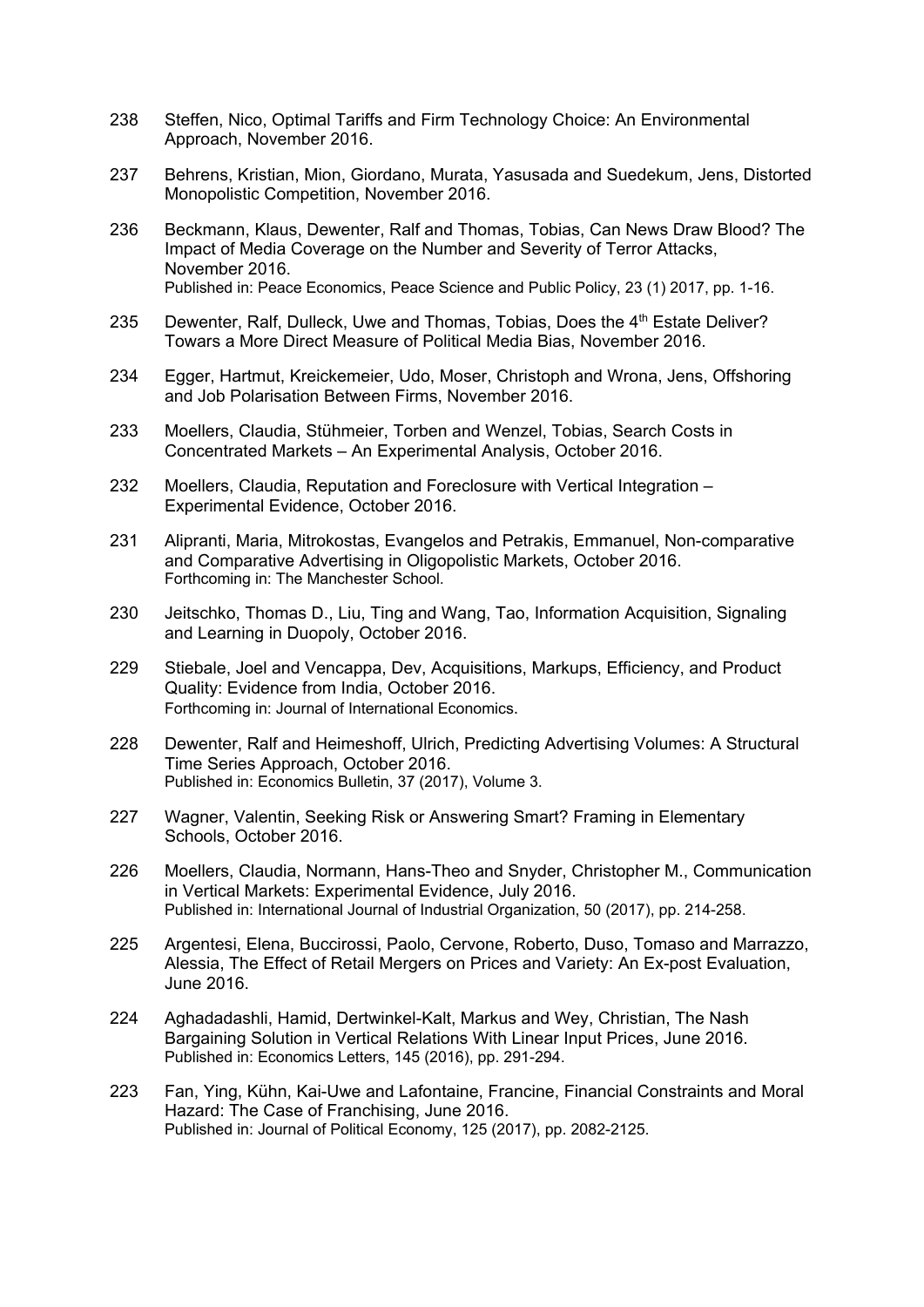- 222 Benndorf, Volker, Martinez-Martinez, Ismael and Normann, Hans-Theo, Equilibrium Selection with Coupled Populations in Hawk-Dove Games: Theory and Experiment in Continuous Time, June 2016. Published in: Journal of Economic Theory, 165 (2016), pp. 472-486.
- 221 Lange, Mirjam R. J. and Saric, Amela, Substitution between Fixed, Mobile, and Voice over IP Telephony – Evidence from the European Union, May 2016. Published in: Telecommunications Policy, 40 (2016), pp. 1007-1019.
- 220 Dewenter, Ralf, Heimeshoff, Ulrich and Lüth, Hendrik, The Impact of the Market Transparency Unit for Fuels on Gasoline Prices in Germany, May 2016. Published in: Applied Economics Letters, 24 (2017), pp. 302-305.
- 219 Schain, Jan Philip and Stiebale, Joel, Innovation, Institutional Ownership, and Financial Constraints, April 2016.
- 218 Haucap, Justus and Stiebale, Joel, How Mergers Affect Innovation: Theory and Evidence from the Pharmaceutical Industry, April 2016.
- 217 Dertwinkel-Kalt, Markus and Wey, Christian, Evidence Production in Merger Control: The Role of Remedies, March 2016.
- 216 Dertwinkel-Kalt, Markus, Köhler, Katrin, Lange, Mirjam R. J. and Wenzel, Tobias, Demand Shifts Due to Salience Effects: Experimental Evidence, March 2016. Published in: Journal of the European Economic Association, 15 (2017), pp. 626-653.
- 215 Dewenter, Ralf, Heimeshoff, Ulrich and Thomas, Tobias, Media Coverage and Car Manufacturers' Sales, March 2016. Published in: Economics Bulletin, 36 (2016), pp. 976-982.
- 214 Dertwinkel-Kalt, Markus and Riener, Gerhard, A First Test of Focusing Theory, February 2016.
- 213 Heinz, Matthias, Normann, Hans-Theo and Rau, Holger A., How Competitiveness May Cause a Gender Wage Gap: Experimental Evidence, February 2016. Forthcoming in: European Economic Review, 90 (2016), pp. 336-349.
- 212 Fudickar, Roman, Hottenrott, Hanna and Lawson, Cornelia, What's the Price of Consulting? Effects of Public and Private Sector Consulting on Academic Research, February 2016. Forthcoming in: Industrial and Corporate Change.
- 211 Stühmeier, Torben, Competition and Corporate Control in Partial Ownership Acquisitions, February 2016. Published in: Journal of Industry, Competition and Trade, 16 (2016), pp. 297-308.
- 210 Muck, Johannes, Tariff-Mediated Network Effects with Incompletely Informed Consumers, January 2016.
- 209 Dertwinkel-Kalt, Markus and Wey, Christian, Structural Remedies as a Signalling Device, January 2016. Published in: Information Economics and Policy, 35 (2016), pp. 1-6.
- 208 Herr, Annika and Hottenrott, Hanna, Higher Prices, Higher Quality? Evidence From German Nursing Homes, January 2016. Published in: Health Policy, 120 (2016), pp. 179-189.
- 207 Gaudin, Germain and Mantzari, Despoina, Margin Squeeze: An Above-Cost Predatory Pricing Approach, January 2016. Published in: Journal of Competition Law & Economics, 12 (2016), pp. 151-179.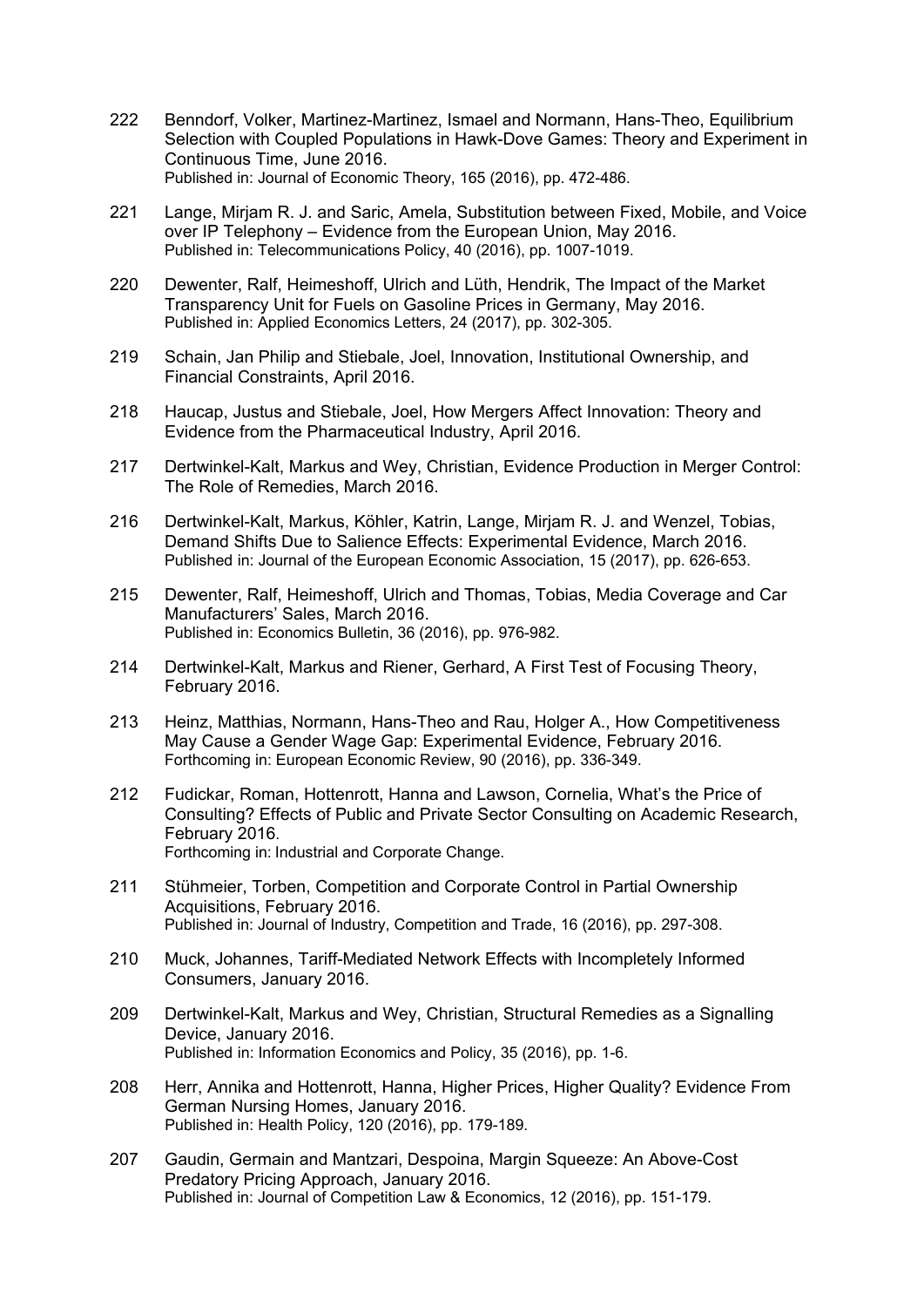- 206 Hottenrott, Hanna, Rexhäuser, Sascha and Veugelers, Reinhilde, Organisational Change and the Productivity Effects of Green Technology Adoption, January 2016. Published in: Energy and Ressource Economics, 43 (2016), pp. 172–194.
- 205 Dauth, Wolfgang, Findeisen, Sebastian and Suedekum, Jens, Adjusting to Globalization – Evidence from Worker-Establishment Matches in Germany, January 2016.

Older discussion papers can be found online at: http://ideas.repec.org/s/zbw/dicedp.html